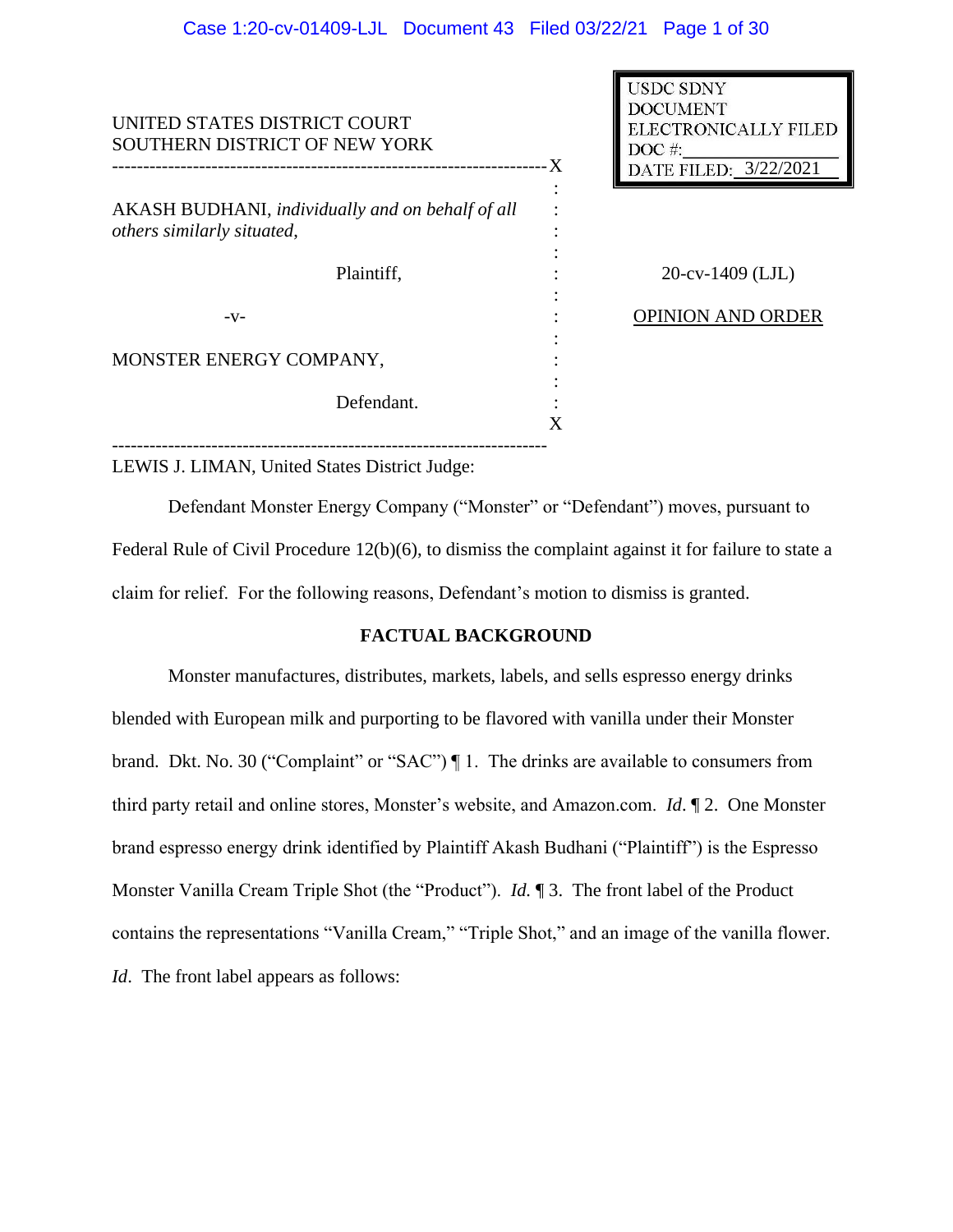



Plaintiff claims that he purchased Espresso Monster Vanilla Cream Triple Shot on one or more occasions. *Id.* ¶ 88. Plaintiff alleges that the reference on the Product's front label to "Vanilla Cream" would convey to a reasonable consumer that the product contains vanilla sourced from vanilla beans, produced from a fruit pod on an orchid plant that originated and was first cultivated in Mexico. *Id*. ¶¶ 14, 15. This bean is not consumed alone—it is heated in the sun for weeks and then placed in ethyl alcohol, where its flavor constituents are extracted and the solution becomes known as vanilla extract. *Id*. ¶ 16. Plaintiff does not allege that the Product does not *taste* like vanilla; rather, Plaintiff's claims center on the ingredients that are included in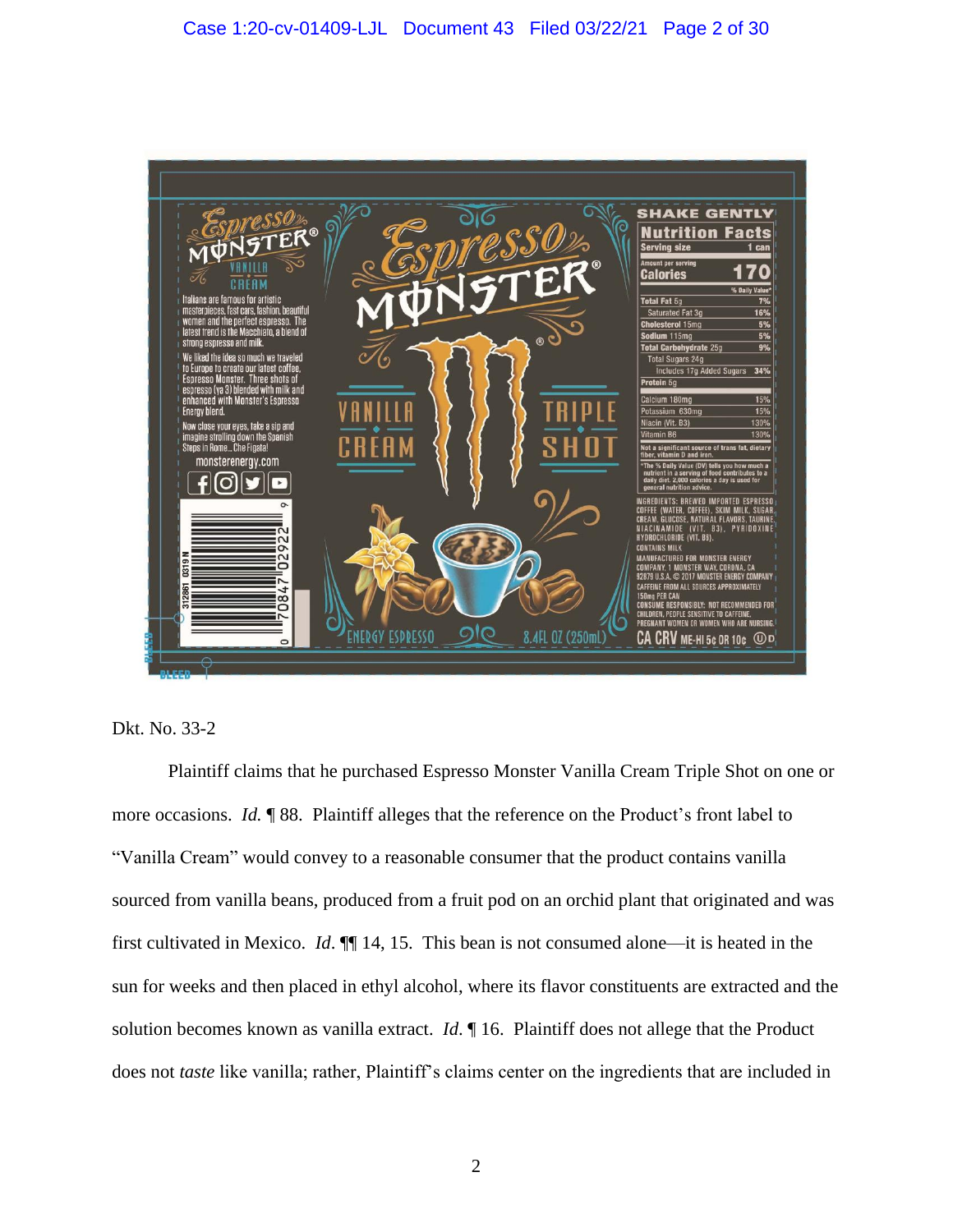### Case 1:20-cv-01409-LJL Document 43 Filed 03/22/21 Page 3 of 30

the Product or that contribute to the vanilla taste. Specifically, Plaintiff claims that the representations on the Product's label are false and misleading in several alternative respects: (1) it conveys that the Product contains extract from the vanilla bean, whereas in fact the Product "contains trace or a *de minimis* amount of vanilla from real vanilla beans from the vanilla plant, *id.*  $\P$  4; *see also id.*  $\P$  44; (2) it falsely conveys that the Product's taste is provided predominantly or exclusively from vanilla beans, whereas other ingredients contribute to the vanilla taste, *id*. ¶ 68; *see also id*. ¶¶ 45, 63, 89; and (3) it fails to disclose that the Product contains artificial vanilla, specifically vanillin and artificial flavors maltol and piperonal. *Id.* ¶ 44.

Plaintiff relies on a consumer survey he commissioned to support these contentions. According to Plaintiff, the survey demonstrates that over 56% of respondents believed that the flavor in Defendant's Product "came from vanilla beans from the vanilla plant." *Id.* ¶ 43. In addition, Plaintiff offers results from a Gas Chromatography-Mass Spectrometry ("GC-MS") test performed on the Product, which he alleges demonstrates that the "Natural Flavors" listed in the ingredients may contain some vanilla but that the Product is "predominantly flavored by nonvanilla flavors including vanillin." *Id*. ¶ 63.

Plaintiff contends that the amount and proportion of vanilla has a material bearing on price and consumer acceptance of the Product. *Id.* ¶ 107. Plaintiff alleges that when he purchased the Product, he relied upon the Product's front label claims for his expectation that the Product's taste came exclusively and/or predominantly from vanilla beans from the vanilla plant. *Id.* ¶ 89. Because of Defendant's false and misleading statements and omissions, Plaintiff alleges, the Product was worth less than what he paid for it. *Id.* ¶ 92. If the true facts had been known, Plaintiff claims that he would not have purchased the Product or paid as much for it. *Id.* ¶ 111.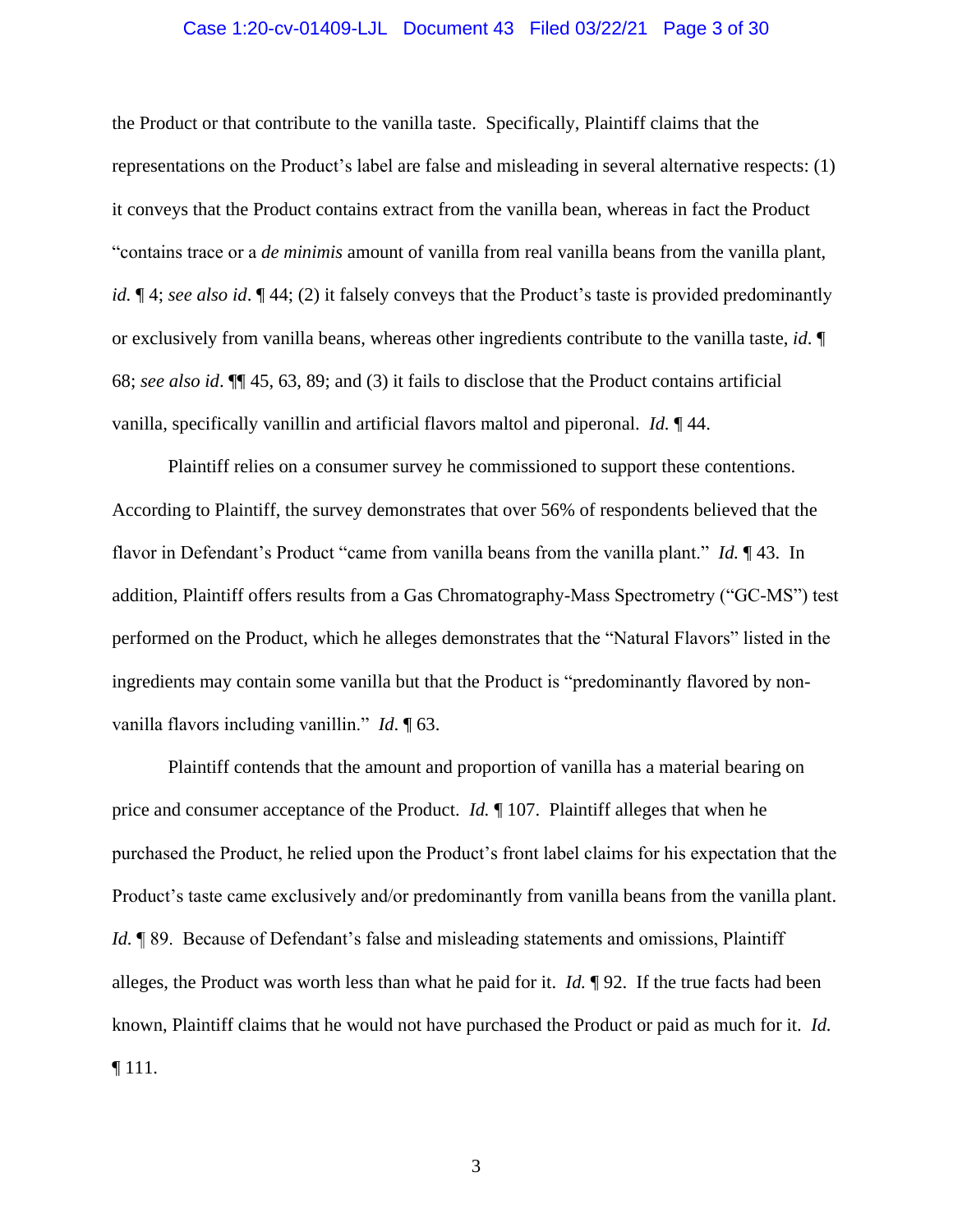### Case 1:20-cv-01409-LJL Document 43 Filed 03/22/21 Page 4 of 30

Plaintiff also claims that Defendant's labeling violates Food and Drug Administration ("FDA") regulations governing how food flavorings are labeled. *Id*. ¶¶ 65, 67. Those regulations set forth the requirements for how a manufacturer or distributor must label foods "with respect to the primary recognizable flavor(s)," including what is called "the characterizing flavor." 21 C.F.R. § 101.22(i). They provide that if the labeling or advertising of a product makes any direct or indirect representations with respect to the primary recognizable flavor(s), by word, vignette, or other means, or if for any other reason the manufacturer or distributor wishes to designate the type of flavor in the product other than through the statement of ingredients, such flavor shall be considered the characterizing flavor. 21 C.F.R. § 101.22(i). If a food "contains no artificial flavor which simulates, resembles or reinforces the characterizing flavor, the name of the food on the principal display panel or panels of the label shall be accompanied by the common or usual name of the characterizing flavor, e.g., 'vanilla.'" 21 C.F.R. § 101.22(i)(1). However, if a food "contains any artificial flavor which simulates, resembles or reinforces the characterizing flavor, the name of the food on the principal display panel or panels of the label shall be accompanied by the common or usual name(s) of the characterizing flavor . . . and the name of the characterizing flavor shall be accompanied by the word(s) 'artificial' or 'artificially flavored.'" 21 C.F.R. § 101.22(i)(2). Plaintiff contends that the presence of vanillin in the Product constitutes an artificial flavor, under 21 C.F.R. § 101.22(i)(2), and required Defendant to add to the front label the statement that it was "artificially flavored." SAC ¶ 67. Additionally, Plaintiff contends that under 21 C.F.R. § 169.181(b), the Product's ingredient list must disclose the presence of vanillin from non-vanilla sources as an artificial flavor because it is paired with vanilla. *Id*. ¶ 65.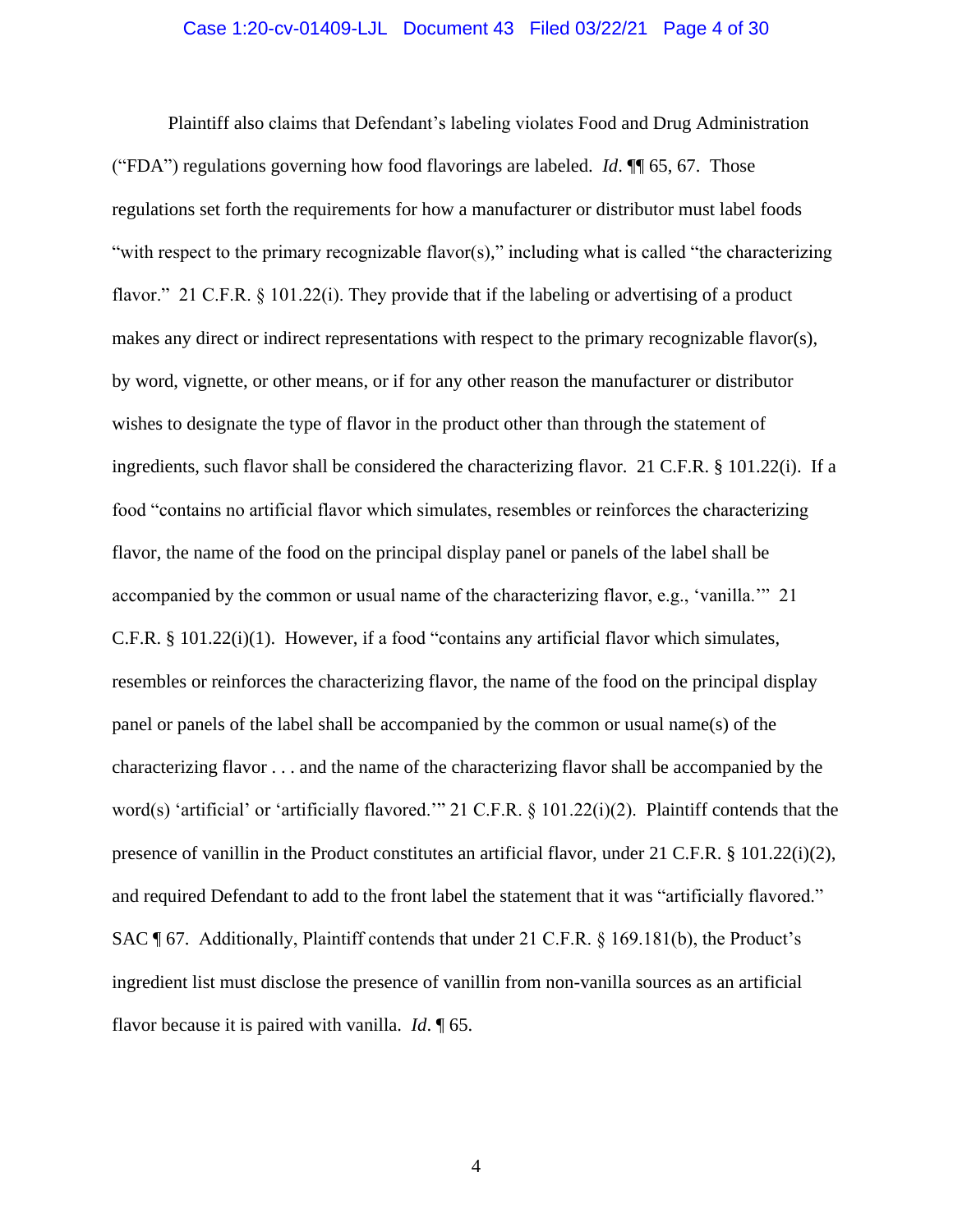### Case 1:20-cv-01409-LJL Document 43 Filed 03/22/21 Page 5 of 30

Plaintiff brings claims for damages for violations of New York General Business Law (the "NYGBL") §§ 349 and 350 and common law claims on behalf of himself and a class consisting of all purchasers of the Product who resided in New York during the applicable statutes of limitations. The Complaint can also be construed to bring claims based on federal labeling standards, 21 C.F.R. § 101.22(i). Defendant moves to dismiss the Complaint, raising five principal arguments in support of its motion. First, Defendant argues that no reasonable consumer would understand the label to make a representation about whether the Product contains vanilla from vanilla beans and how much. Second, Defendant argues that Plaintiff's allegations about the contents of the Product are based on speculation insufficient to support a claim under the NYGBL. Third, Defendant argues that federal law preempts Plaintiff's attempt to require Defendant to specifically identify every flavor in the Product on the front label or in the ingredients list, as these requirements mark an improper attempt to privately enforce the Food, Drug, and Cosmetic Act ("FDCA"), 21 U.S.C. § 301 *et seq*., and the regulations promulgated thereunder. Fourth, Defendant argues that Plaintiff's common law claims fail as a matter of law, regardless of whether they are couched as fraud, breach of warranty, or unjust enrichment claims. Fifth, Defendant argues that Plaintiff lacks standing to seek injunctive relief because no risk of future harm is alleged.

### **LEGAL STANDARD**

To survive a motion to dismiss, "a complaint must contain sufficient factual matter, accepted as true, to 'state a claim to relief that is plausible on its face.'" *Ashcroft v. Iqbal*, 556 U.S. 662, 679 (2009) (quoting *Bell Atl. Corp. v. Twombly*, 550 U.S. 544, 570 (2007)). Plaintiffs must allege sufficient facts to "nudge[ ] their claims across the line from conceivable to plausible." *Twombly*, 550 U.S. at 570. Although the Court must accept all the factual allegations of a complaint as true, it is not "bound to accept as true a legal conclusion couched as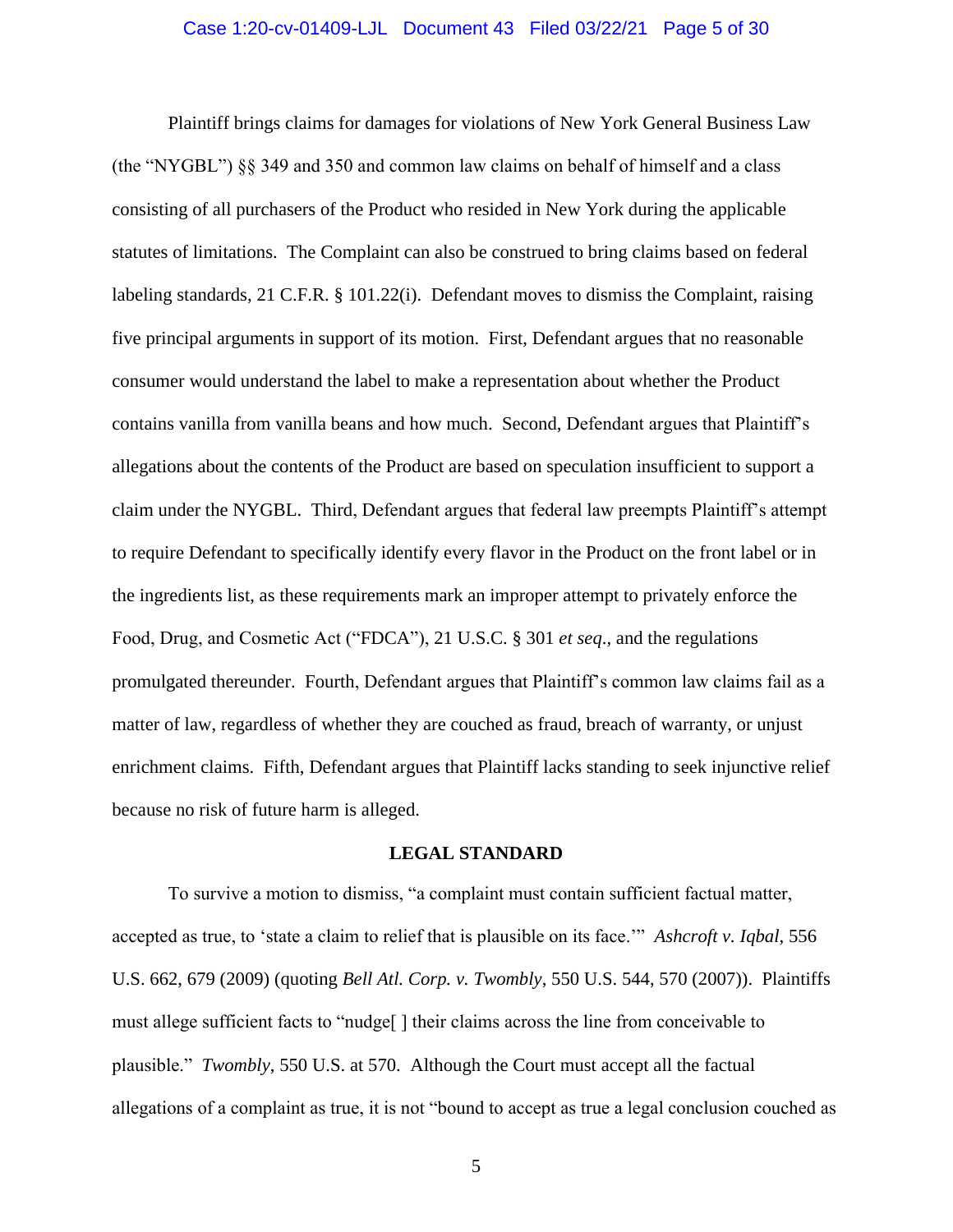a factual allegation." *Iqbal*, 556 U.S. at 678 (quoting *Twombly*, 550 U.S. at 555). The issue "is not whether a plaintiff will ultimately prevail but whether the claimant is entitled to offer evidence to support the claims." *Villager Pond, Inc. v. Town of Darien*, 56 F.3d 375, 378 (2d Cir. 1995) (quoting *Scheuer v. Rhodes*, 416 U.S. 232, 235-36 (1974)).

#### **DISCUSSION**

## **A. N.Y. Gen. Bus. Law Sections 349 and 350**

Section 349 of the NYGBL prohibits "[d]eceptive acts or practices in the conduct of any business, trade or commerce or in the furnishing of any service in this state." N.Y. Gen. Bus. Law § 349(a). Section 350 of the NYGBL prohibits "[f]alse advertising in the conduct of any business, trade or commerce or in the furnishing of any service in this state." N.Y. Gen. Bus. Law § 350. In order to state a claim under either Section 349 or 350, a plaintiff must allege: (1) that the defendant's acts were consumer oriented,  $(2)$  that the acts or practices are deceptive or misleading in a material way, and (3) that the plaintiff has been injured as a result. *Goldemberg v. Johnson & Johnson Consumer Cos., Inc.*, 8 F. Supp. 3d 467, 478 (S.D.N.Y. 2014); *see Orlander v. Staples, Inc.* 802 F.3d 289, 302 (2d Cir. 2015) (at the pleading stage, plaintiff must allege that "on account of a materially misleading practice, [Plaintiff] purchased a product and did not receive the full value of [their] purchase") (citation omitted). A deceptive act or practice is one "likely to mislead a reasonable consumer acting reasonably under the circumstances." *Oswego Laborers' Loc. 214 Pension Fund v. Marine Midland Bank, N.A.*, 647 N.E.2d 741, 745 (N.Y. 1995). In determining whether a label is deceptive, "[c]ourts view each allegedly misleading statement as a whole," *Wurtzburger v. Ky. Fried Chicken*, 2017 WL 6416296, at \*3 (S.D.N.Y. Dec. 13, 2017) (quotations omitted), and "context is crucial," *Fink v. Time Warner*,

<sup>&</sup>lt;sup>1</sup> Defendant does not contest that the representations in question was consumer-oriented.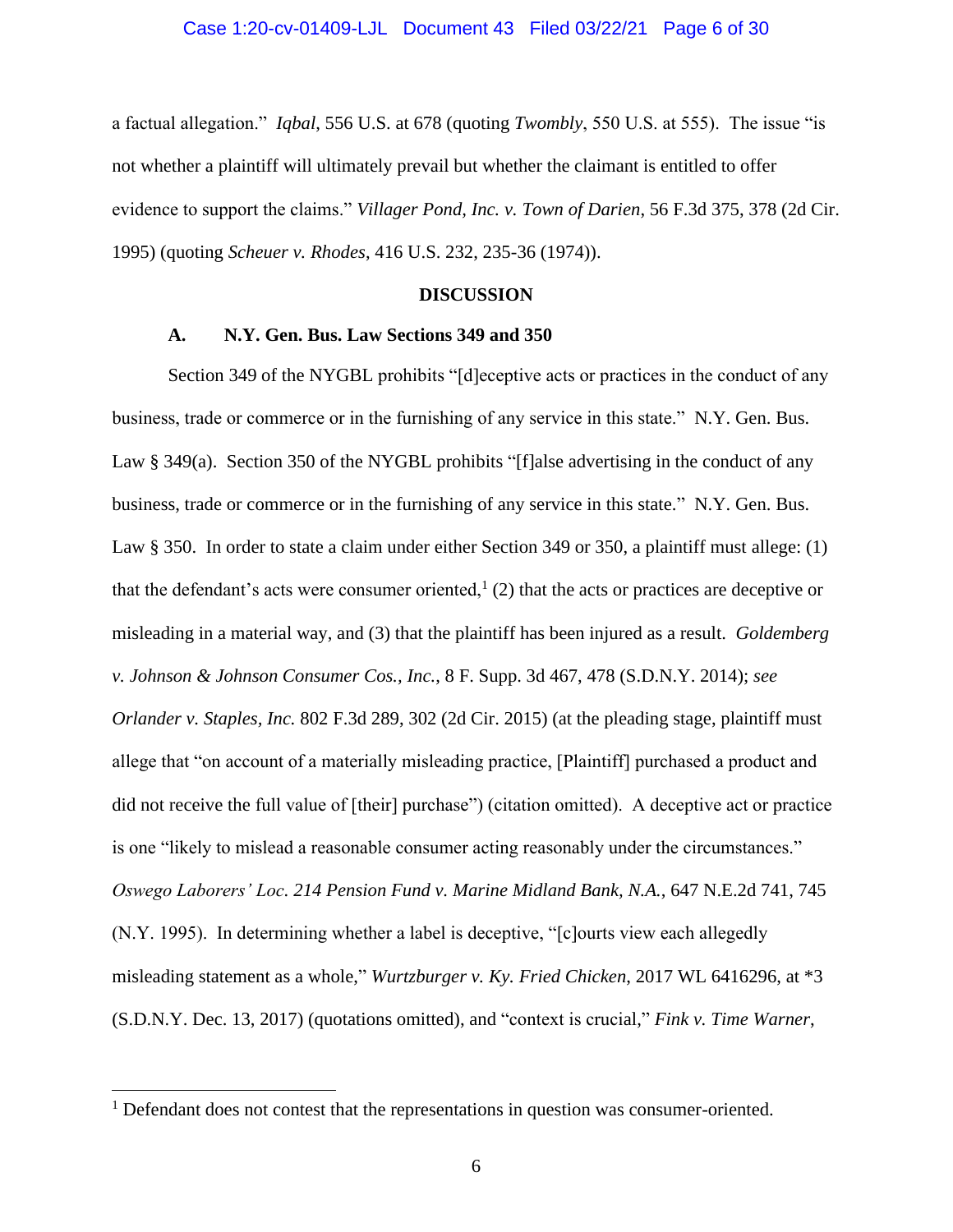### Case 1:20-cv-01409-LJL Document 43 Filed 03/22/21 Page 7 of 30

714 F.3d 739, 742 (2d Cir. 2013); *see Izquierdo v. Panera Bread Co.*, 450 F. Supp. 3d 453, 461 (S.D.N.Y. 2020) ("Courts 'view each allegedly misleading statement in light of its context on the product label or advertisement as a whole.'") (quoting *Wurtzburger*, 2017 WL 6416296, at \*3); *Steele v. Wegmans Food Markets, Inc.*, 472 F. Supp. 3d 47, 50 (S.D.N.Y. 2020) (evaluating the "messages on the container . . . in sequence" in order to "analyze [their] total effect" on the consumer).

At the pleading stage, "a court may determine as a matter of law that an allegedly deceptive advertisement would not have misled a reasonable consumer," *Fink*, 714 F.3d at 741, but it must proceed with care in doing so as the inquiry "is generally a question of fact not suited for resolution at the motion to dismiss stage," *Duran*, 450 F. Supp. 3d at 346 (collecting cases); *see Kacocha v. Nestle Purina Petcare Co.*, 2016 WL 4367991, at \*14, \*16 (S.D.N.Y. Aug. 12, 2016) ("[A]mple case law exists allowing § 349 claims over allegedly deceptively labeled consumer goods to progress beyond the motion-to-dismiss stage, largely based on the view that the question of what might deceive the reasonable consumer is a question of fact"; only in "'rare situation[s] [is] granting a motion to dismiss . . . appropriate' with respect to the issue of whether a reasonable consumer would be misled by representations about a product.") (citation omitted).<sup>2</sup> "[A]t least in some cases, 'a federal trial judge, with a background and experience unlike that of most consumers, is hardly in a position to declare' that reasonable consumers would not be misled." *Stoltz v. Fage Dairy Processing Indus., S.A.*, 2015 WL 5579872, at \*20 (E.D.N.Y. Sept. 22, 2015) (quoting *Verizon Directories Corp v. Yellow Book USA, Inc.*, 309 F. Supp. 2d

<sup>&</sup>lt;sup>2</sup> "At the motion to dismiss stage, 'an action under  $\S$  349 is not subject to the pleading-withparticularity requirements of Rule 9(b) . . ., but need only meet the bare-bones notice-pleading requirements of Rule 8(a) . . .'" *Kacocha*, 2016 WL 4367991, at \*13 (citing *Pelman ex rel. Pelman v. McDonald's Corp.*, 396 F.3d 508, 511 (2d Cir. 2005)).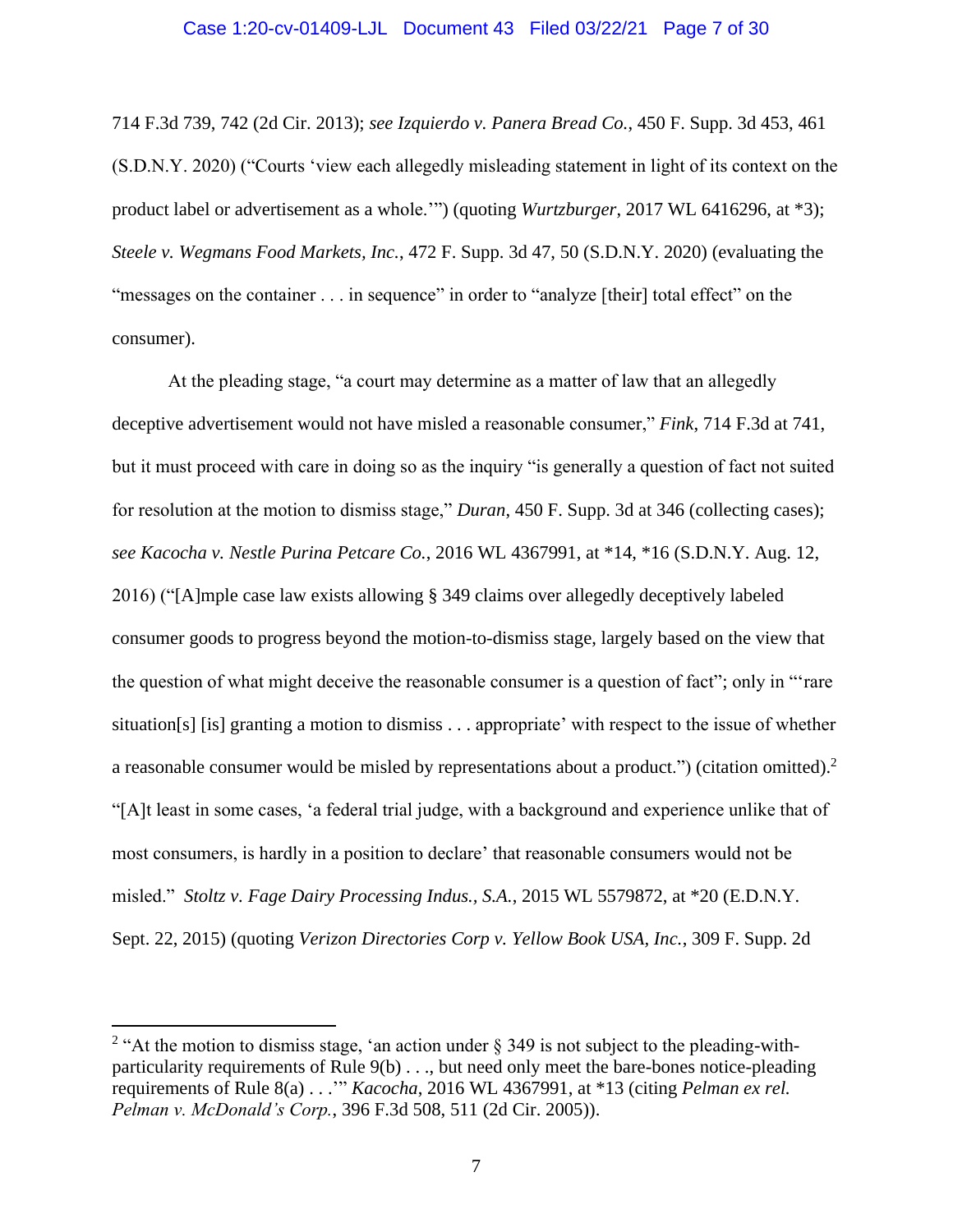### Case 1:20-cv-01409-LJL Document 43 Filed 03/22/21 Page 8 of 30

401, 407 (E.D.N.Y. 2004) (noting that resolution of the issue may require "surveys, expert testimony, and other evidence of what is happening in the real world")). However, "plaintiffs must do more than plausibly allege that a label might conceivably be misunderstood by some few consumers. Instead, Plaintiffs must plausibly allege that a significant portion of the general consuming public or of targeted consumers, acting reasonably in the circumstances, could be misled." *Campbell v. Whole Foods Market Grp., Inc.*, 2021 WL 355405 at \*5 (S.D.N.Y. Feb. 2, 2021) (quoting *Lugones. v. Pete & Gerry's Organic, LLC*, 440 F. Supp.3d 226, 242 (S.D.N.Y. 2020)).

In recent months, cases challenging the use of the term "vanilla" in food descriptions and advertising have generated a great deal of attention in this district and elsewhere. *See, e.g., Twohig v. Shop-Rite Supermarkets*, 2021 WL 518021 (S.D.N.Y. Feb. 11, 2021); *Wynn v. Topco Assocs., LLC*, 2021 WL 168541 (S.D.N.Y. Jan. 19, 2021); *Barreto v. Westbrae Nat., Inc.*, 2021 WL 76331 (S.D.N.Y. Jan. 7, 2021); *Cosgrove v. Blue Diamond Growers*, 2020 WL 7211218 (S.D.N.Y. Dec. 7, 2020); *Pichardo* v. *Only What You Need, Inc.*, 2020 WL 6323775 (S.D.N.Y. Oct. 27, 2020); *Steele*, 472 F. Supp. 3d at 47; *see also Sharpe* v. *A&W Concentrate Co.*, 2020 WL 4931045 (E.D.N.Y. Aug. 24, 2020).

This case lies at the intersection of two separate lines of authority. First, a number of cases have held that the bare use of the word "vanilla" on a consumer good without any accompanying language or context was insufficient to convey to a reasonable consumer that the ingredient vanilla bean was contained in the product as opposed to a flavor that could be derived from a number of sources. In *Cosgrove v. Blue Diamond Growers*, for example, the plaintiff was a consumer who purchased Blue Diamond Vanilla Almond Milk, allegedly believing that the product contained and was flavored by authentic vanilla derived from vanilla beans. 2020 WL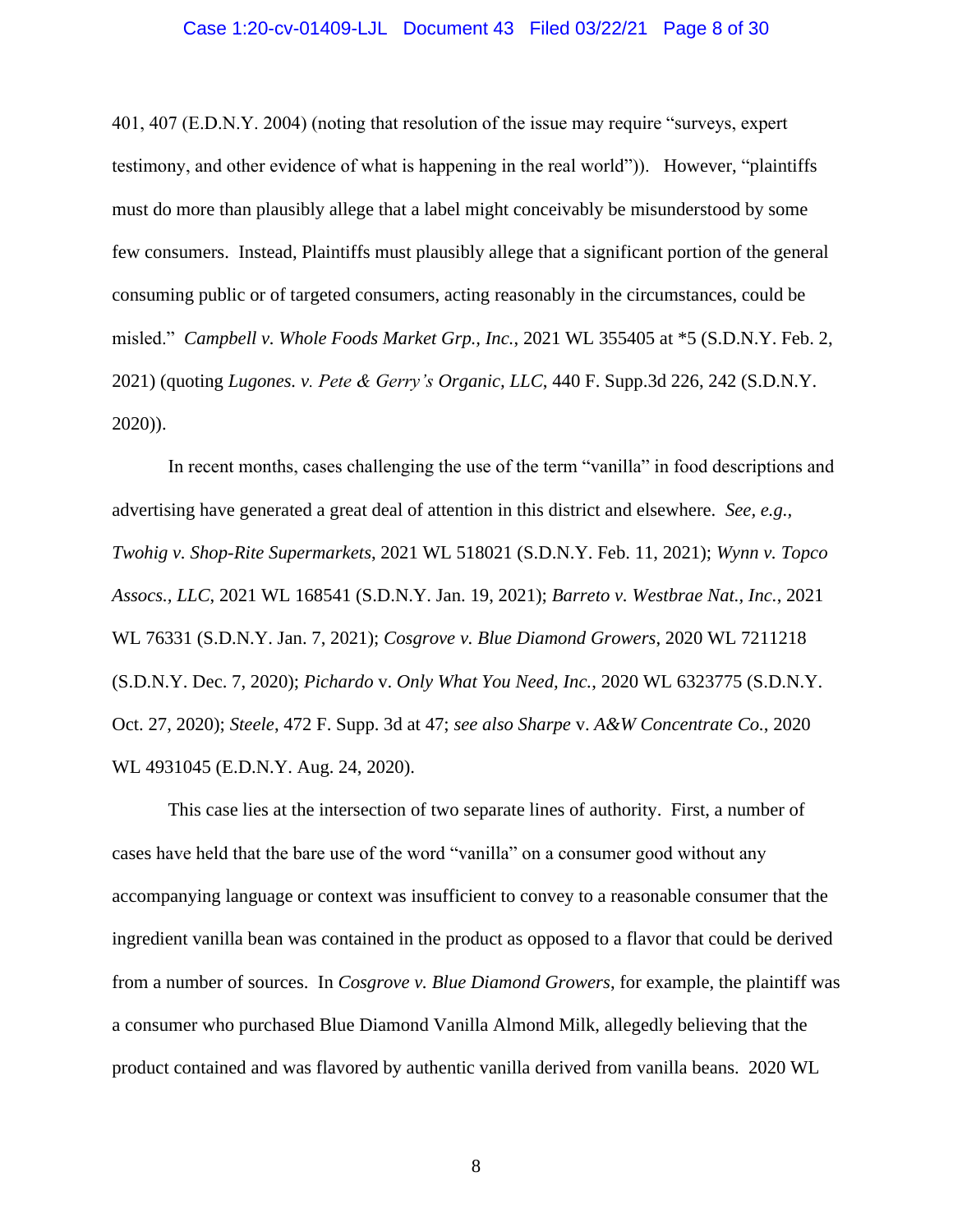### Case 1:20-cv-01409-LJL Document 43 Filed 03/22/21 Page 9 of 30

7211218, at \*3-4. He brought suit after learning that the milk contained only trace amounts of the real thing. The court rejected the claim on the pleadings, holding that "a reasonable consumer would associate the representation of 'Vanilla'—with no additional language modifiers—to refer to a flavor and not to vanilla beans or vanilla extract." *Id.* at \*3. The court was quick to note that: "Defendants' product does not use the words 'vanilla bean' or 'vanilla extract,' nor does it use language such as 'made with vanilla' or anything similar. The Product makes one representation—that it is vanilla flavored—and Plaintiffs do not allege that the Product did not deliver on that representation." *Id.* at \*4. The court noted that "the consumer in the grocery store is looking, first and foremost, for almond milk—not vanilla," and that the word "vanilla" on the front of the product "allows the consumer to quickly understand the flavor of the almond milk and differentiate between products." *Id*. at \*3.

In *Barreto*, the product at issue was a vanilla soymilk product. The front label of the defendant's product contained the words "vanilla" and "soymilk" and the product's ingredient list stated that the product included "natural vanilla flavor with Other Natural Flavors." 2021 WL 76331, at \*1. The court rejected the claim that the use of the word "vanilla" conveyed anything other than a flavor noting "[t]he front label does not contain any representations regarding the source or age of the vanilla flavor," *id*. at \*5, and that "there is no claim anywhere on the packaging that natural vanilla is the predominant source of the vanilla flavor," *id*. at \*3.

Other judges in this district have similarly dismissed claims where a container features the word "vanilla" but does not include representations specifying that the source of the vanilla flavor is vanilla beans themselves. *See, e.g.*, *Steele*, 472 F. Supp. at 47 (ice cream label including language "made with . . . natural vanilla flavor" made representations only about the product's flavor, not its composition); *Pichardo*, 2020 WL 6323775, at \*2-3 (label on defendant's vanilla-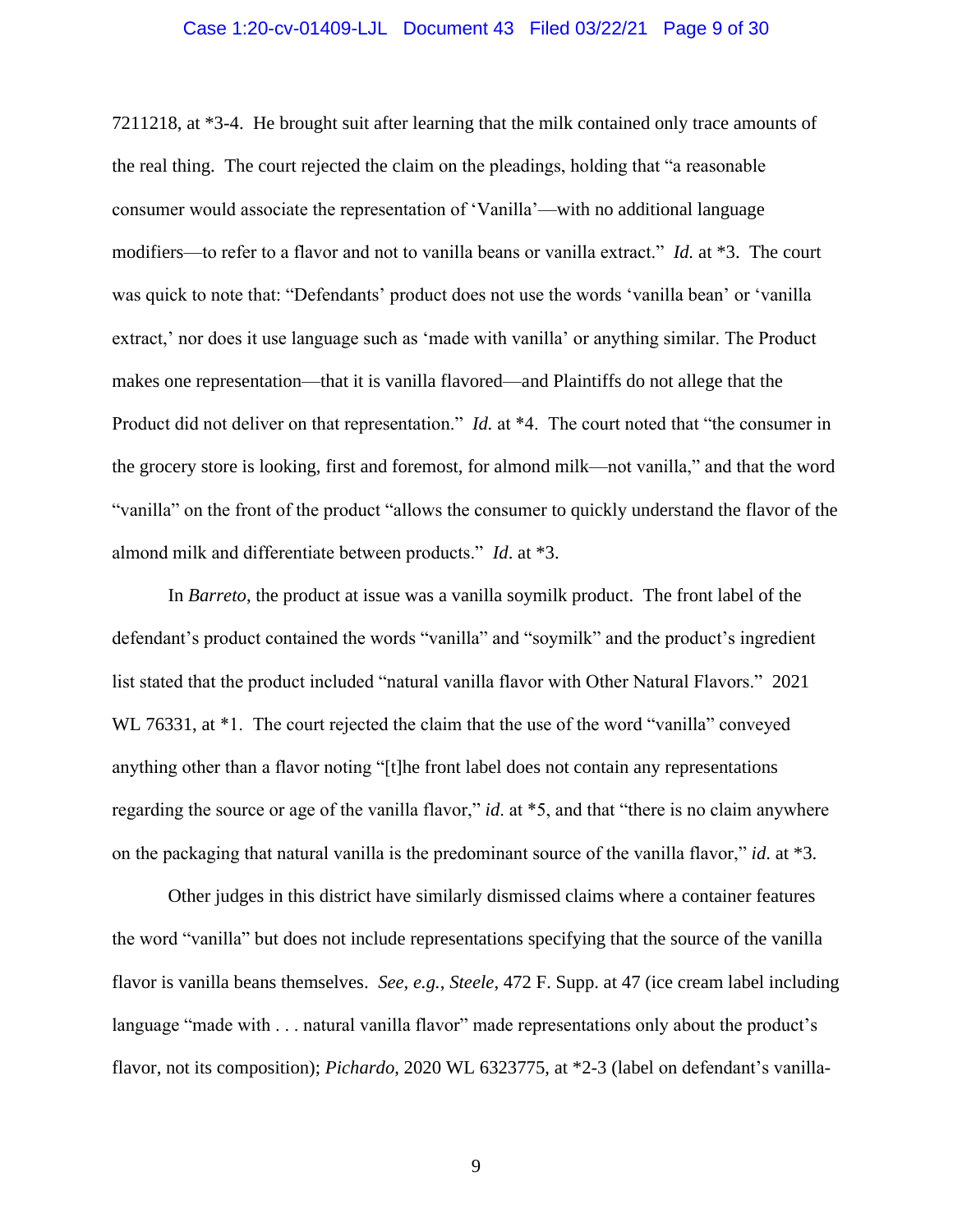### Case 1:20-cv-01409-LJL Document 43 Filed 03/22/21 Page 10 of 30

flavored protein drink bearing the words "Smooth Vanilla" and a vanilla flower vignette on a protein-drink indicated flavor, not ingredients); *Wynn*, 2021 WL 168541, at \*4 (S.D.N.Y. Jan. 19, 2021) ("Defendants' 'Vanilla Almondmilk' front label makes no representations whatsoever about the source of the vanilla flavor or the ingredients constituting it.")

The through line of these cases is that the word "vanilla," by itself, indicates a flavor, and the labels in question made no representation as to any particular ingredient(s) that were contained in the product or were the source of that flavor in the product. In each of these cases the court noted that a different result might follow if the defendant had used additional language that made representations about an ingredient and not a flavor or contained additional modifiers or where consumers have a demonstrated reasonable belief about the inclusion of a particular ingredient. *See Cosgrove*, 2020 WL 7211218, at \*5 (argument that the product's label is misleading because proportion of real vanilla to vanillin is too small "would be more persuasive if the Product made representations about the presence of a specific ingredient, as the products in *Sharpe* and *Mantikas* did . . . [but] when a product makes representations about only the flavor, the appropriate inquiry is whether the product indeed has that flavor."); *Barreto*, *Inc.*, 2021 WL 76331, at \*5 ("[t]he front label does not contain any representations regarding the source or age of the vanilla flavor,"); *Steele*, 472 F. Supp. at 50 ("[The] container does not mention vanilla beans, or bean extract."); *Wynn*, 2021 WL 168541, at \*4 ("If, like in *Mantikas* and *Sharpe*, Defendant's product claimed to be 'made with' vanilla, the result here might well be different" and noting that *Izquierdo* was a case in which the misleading element was the fact that "a customer would see something that looked like a blueberry and conclude, incorrectly, that it was a real blueberry"); *Pichardo*, 2020 WL 6323775, at \*1 ("Had the label contained other qualifying terms, such as 'made with,' 'contains,' or 'vanilla beans,' a reasonable consumer might have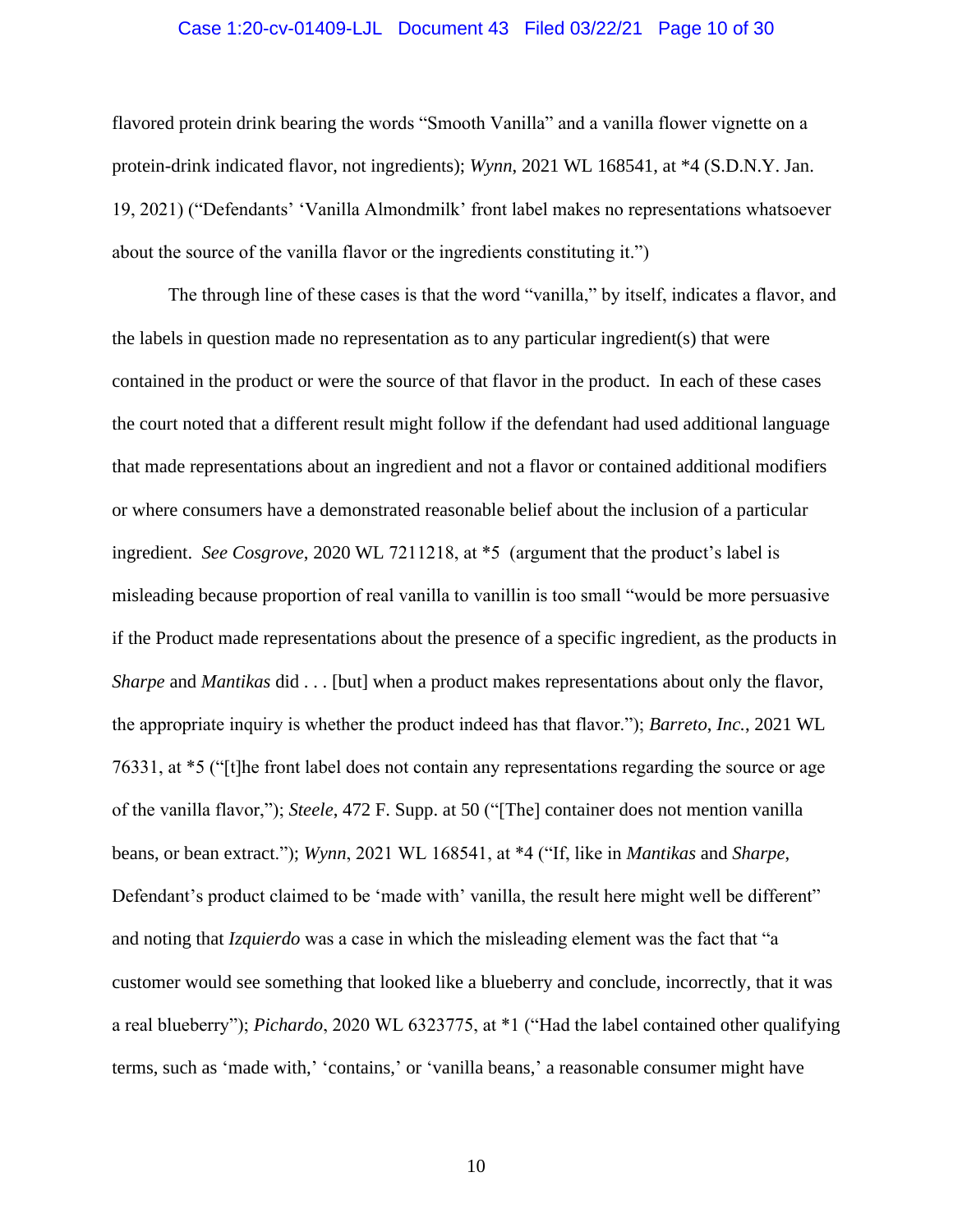### Case 1:20-cv-01409-LJL Document 43 Filed 03/22/21 Page 11 of 30

been led to believe that vanilla from vanilla extract is the exclusive or primary flavor ingredient").

In the other line of cases, courts have sustained claims at the motion to dismiss stage where from context or the content of the language on a product label a reasonable consumer could understand that the language was referring to an ingredient. *See, e.g.*, *Mantikas v. Kellogg Co.*, 910 F.3d 633, 637 (2d Cir. 2018); *Izquierdo*, 450 F. Supp. 3d at 462; *Sharpe*, 2020 WL 4931045, at \*5.

In *Mantikas*, the Second Circuit sustained a claim that Cheez-Its cracker boxes conspicuously labeled with "MADE WITH WHOLE GRAIN" and "WHOLE GRAIN" could mislead a reasonable consumer into believing that the grain product in the crackers was "entirely or at least predominantly whole grain." *Mantikas*, 910 F.3d at 637. Of significance to the *Mantikas* court, the language WHOLE GRAIN was conveyed in "large, bold-faced" letters on the front of the box, the "labelling of whole grain Cheez-its . . . implie[d] that, of the grain content in the product, most or all of it is whole grain, as opposed to *less nutritious* white flour," and the grain was "the products' primary ingredient." *Id*. (emphasis added).

Following *Mantikas*, courts in this Circuit have sustained claims where the language of a product label, in context, referred not only to a flavor but also indicated the presence of an ingredient. *See Izquierdo*, 450 F. Supp. 3d at 462 (a placard reading "blueberry" to refer to bagels that "appear[ed] to contain discrete pieces of fruit scattered throughout" was misleading where bagels in fact contained "primarily imitation blueberries" in light of a consumer's "normal expectations about blueberry baked goods" and an advertisement regarding Panera's commitment to "clean food" and "menu transparency" that appeared above the bagels); *Sharpe*,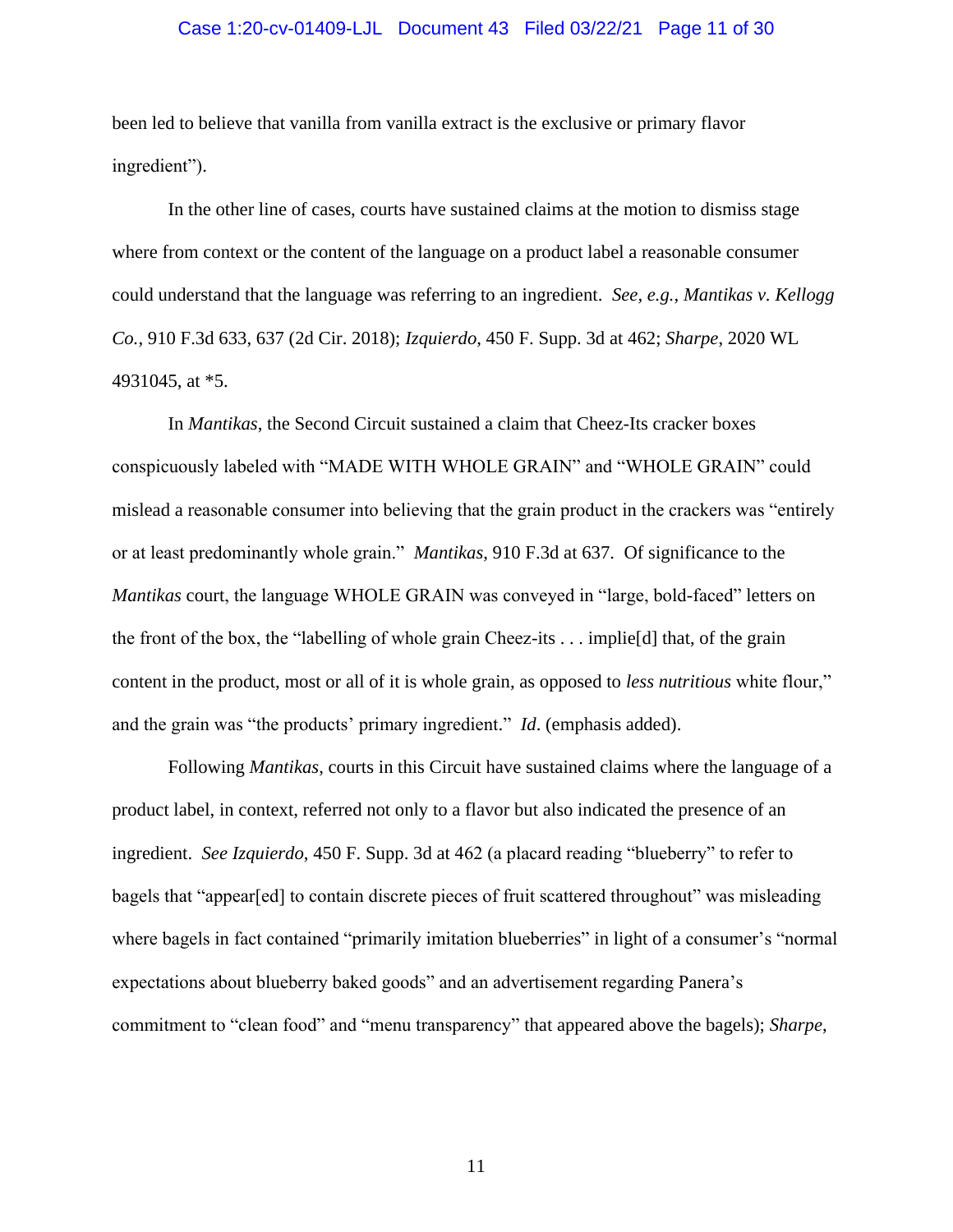### Case 1:20-cv-01409-LJL Document 43 Filed 03/22/21 Page 12 of 30

2020 WL 4931045, at \*5 (label "Made With Aged Vanilla" in bolded and all capital letters was misleading as to sodas that contained predominantly or exclusively artificial vanilla flavoring).

The product here does not fit neatly into either of the categories of cases described above. Unlike in *Sharpe* and *Mantikas*, Defendant does not use the words "made with" to convey that its product contains actual vanilla from vanilla beans. *See Campbell*, 2021 WL 355405, at \*6 n.5 ("[t]he absence or presence of the words 'made with,'" in particular, "can make a substantial difference" in establishing whether a word like vanilla indicates a flavor or an ingredient; "made with" suggests the presence of an ingredient such as vanilla beans). Nor does Defendant advertise a commitment to "clean food" and "menu transparency," or promote the nutritional values of vanilla from vanilla beans. *See Izquierdo*, 450 F. Supp. 3d at 462; *Mantikas*, 910 F.3d at 637. But, unlike in the vanilla cases cited above where courts have dismissed claims on the pleadings, Defendant does not use the mere unadorned word "vanilla" without any accompanying language or message. Rather, it uses the image of a vanilla flower. The flower is conveyed prominently, next to the image of a coffee bean, and alongside the use of the word "vanilla."

The Court considers the language of the Product label and its context. *See Fink*, 714 F.3d at 742 ("In determining whether a reasonable consumer would have been misled by a particular advertisement, context is crucial."); *Pichardo*, 2020 WL 6323775, at \*2 ("When analyzing whether a label is deceptive, courts do not view the label in isolation. Instead, '[c]ourts view each allegedly misleading statement in light of its context on the product label or advertisement as a whole.'") (quoting *Wurtzburger*, 2017 WL 6416296, at \*3); *Fermin v. Pfizer Inc.*, 215 F. Supp. 3d 209, 211 (E.D.N.Y. 2016) ("[i]n determining whether a reasonable consumer would be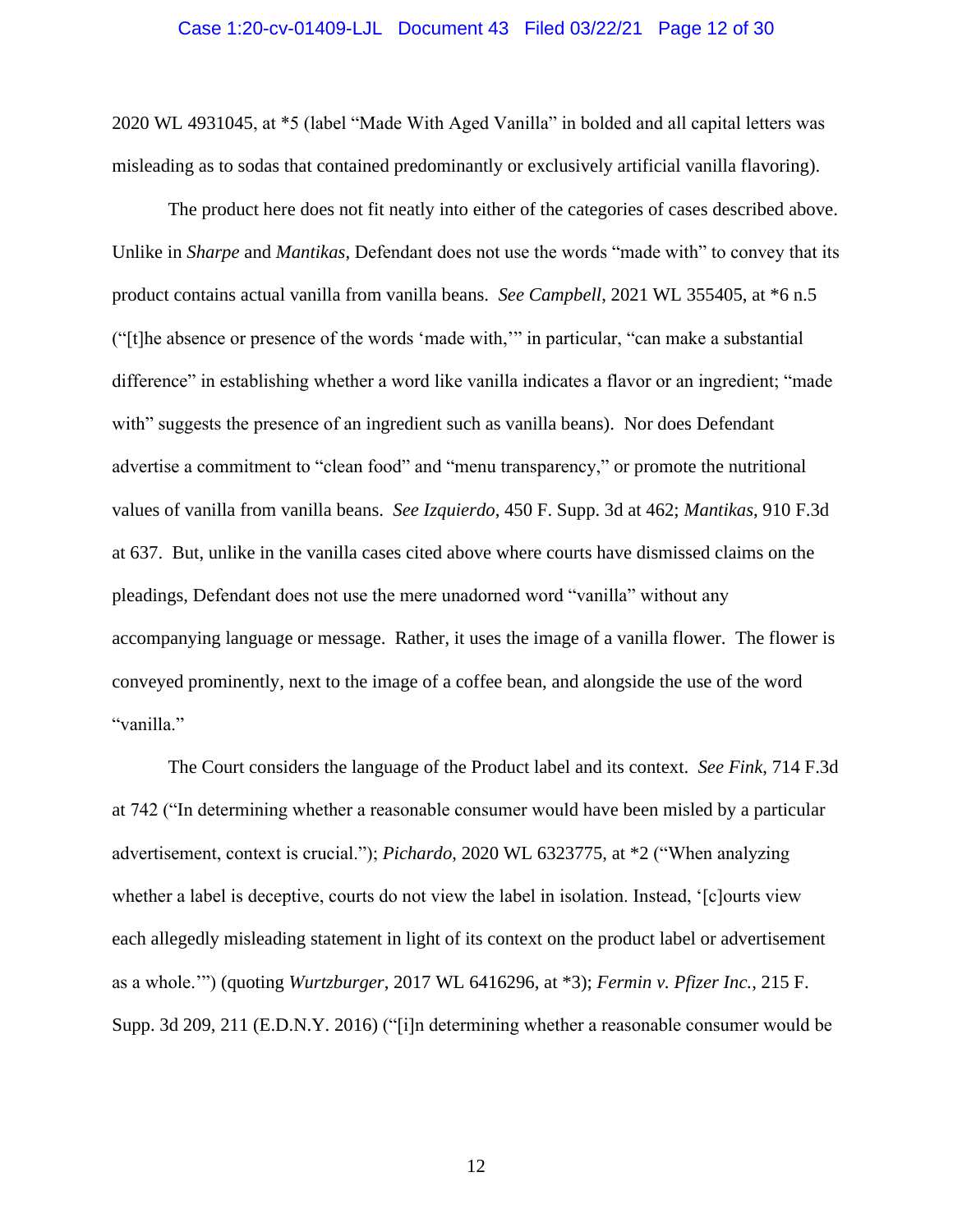### Case 1:20-cv-01409-LJL Document 43 Filed 03/22/21 Page 13 of 30

misled . . . the [c]ourt must consider 'the entire context of the [package].'") (quoting *Sitt v. Nature's Bounty, Inc.*, 2016 WL 5372794, at \*8 (E.D.N.Y. Sept. 26, 2016)).

The Court concludes that a reasonable consumer, acting reasonably and reading the Product label, could understand it to convey that the Product contains some non-negligible amount of extract derived from a vanilla bean, but would not understand the Product's vanilla flavor to be derived predominantly or exclusively from vanilla bean extract. Several facts support the Court's conclusion that a reasonable consumer could be led to believe that the Product contains some non-trace amount of vanilla derived from vanilla beans. First, the absence of the language "made with" is not dispositive; packaging can convey to a reasonable consumer the message that a Product includes a particular ingredient without necessarily using the words "made with." *See Campbell*, 2021 WL 355405, at \*6 (noting that the absence of the words "made with" is not dispositive). A complaint that plausibly alleges that a product's label conveys that it contains a particular ingredient, but that ingredient is present in only trace amounts, states claims under Section 349 and 350. *See Mantikas*, 910 F.3d at 633. A defendant is not permitted "to lead consumers to believe" that its products were made with an ingredient "so long as [the product] contained an iota of [that ingredient]." *Id*.

Second, both the imagery on the Product label and its context plainly suggest that the Product contains extract from a vanilla bean. The top of the can features the language "Espresso" next to the brand name "Monster." The representation "Vanilla Cream" is printed in all capital letters next to the Monster brand logo in the middle of the can. The can contains a large image of a vanilla flower immediately below the words "Vanilla Cream," conveying that the flavor of vanilla comes at least in part from the bean that is attached to the flower and that the Product contains some amount of extract from a vanilla bean. The message is reinforced by the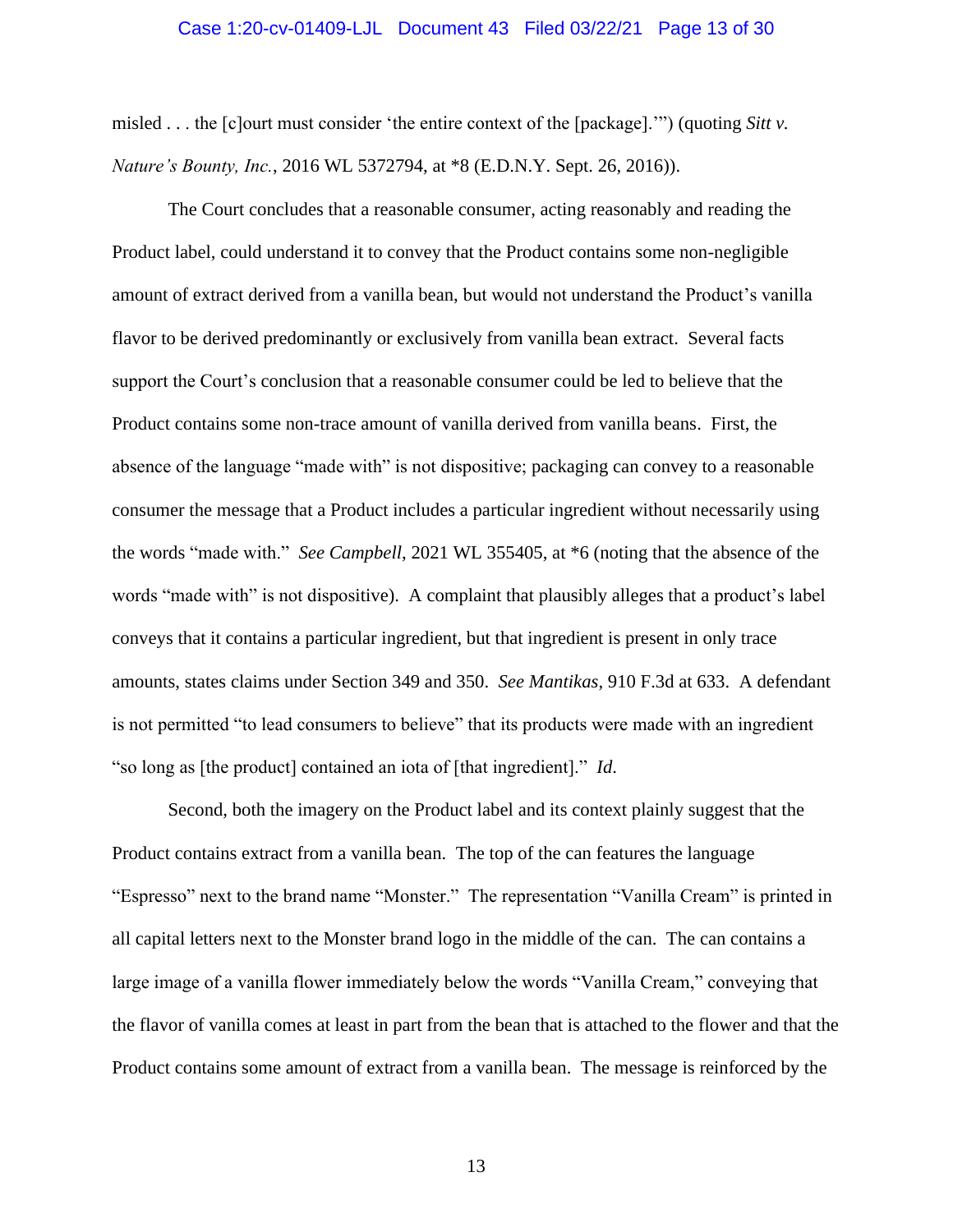### Case 1:20-cv-01409-LJL Document 43 Filed 03/22/21 Page 14 of 30

"graphics of the packaging" and the language and imagery that is given equivalent focus on the can. *See Campbell*, 2021 WL 355405 at \*8. On its right side, on the other side of the "claws" of the Monster, the can contains the language "Triple Cream" below which are images of coffee beans. The words "Vanilla Cream" is written in the same size, font, and color, as well as printed at the same level, as "Triple Cream," placing the words in visual parity with one another. So too the image of the vanilla flower is as large as the images of coffee beans. At the bottom of the can, there is an image of a cup of apparently hot coffee.

The Court originally incorrectly assumed that the Product was marketed solely for the effect (increased energy) it would have on those who consumed it, and not for its ingredients. However, as Defendant admitted at oral argument, the "Espresso" and "Triple Shot" representations, along with the image of the coffee beans and a cup of what appears to be coffee, are intended to convey the presence of ingredients in the Product and not just flavors or facsimiles of ingredients. The message is that the Product contains three shots of espresso and that the espresso is derived from real coffee beans, not some substitute for coffee beans. Hr'g Tr. at 25:21-26:1 (Mar. 4, 2021). The word "cream" likewise is intended to refer to an ingredient in the Product, not some substitute ingredient that imparts a cream-like flavor. To a reasonable consumer, these impressions could be confirmed by the text on the side of the can which conveys that the Product is not just an energy drink but a coffee drink, and that it contains both real espresso and real cream and that the energy blend only enhances the other ingredients: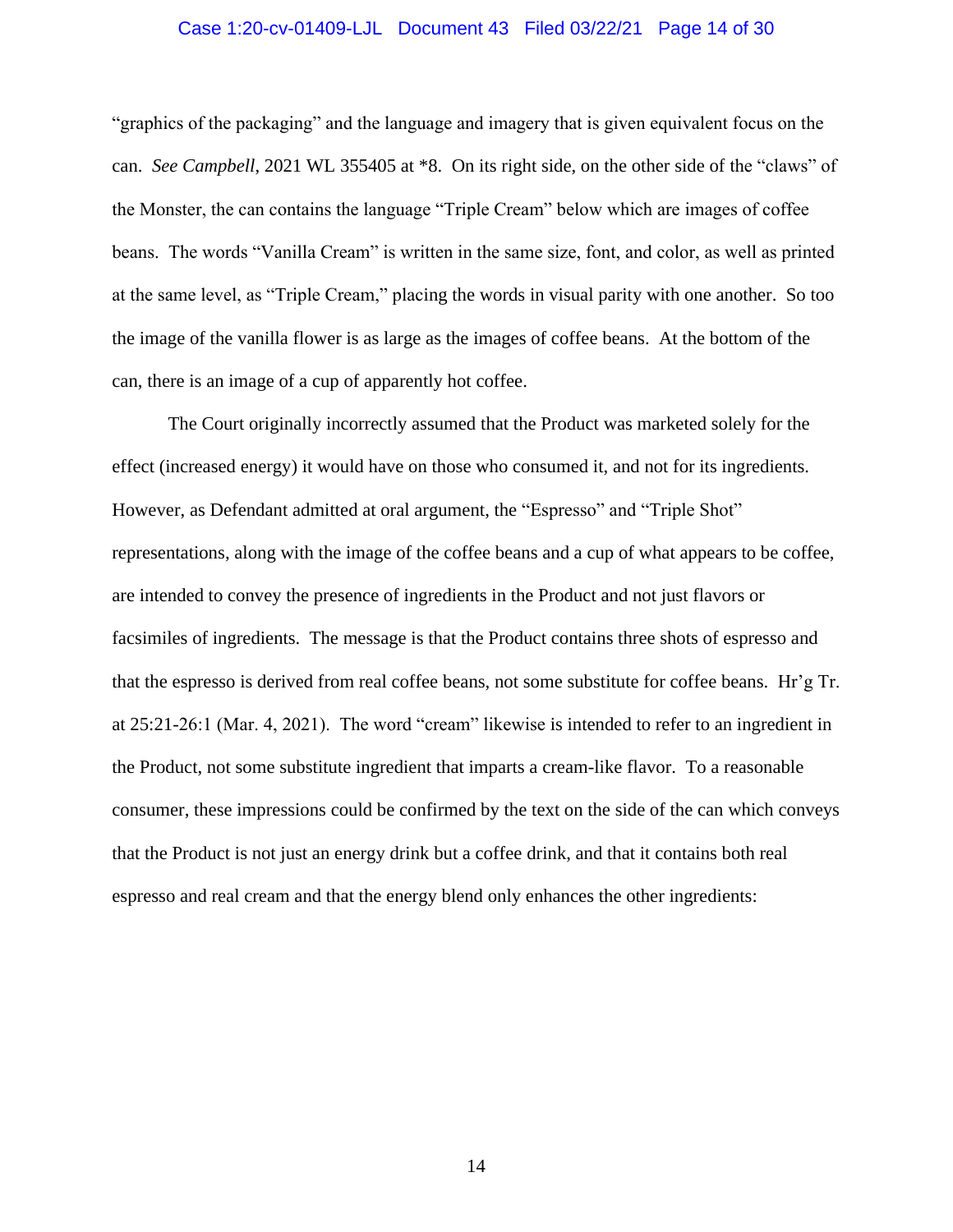# Case 1:20-cv-01409-LJL Document 43 Filed 03/22/21 Page 15 of 30

Italians are famous for artistic masterpieces, fast cars, fashion, beautiful women and the perfect espresso. The latest trend is the Macchiato, a blend of strong expresso and milk.

We liked the idea so much we traveled to Europe to create our latest *coffee*, Espresso Monster. *Three shots of espresso (ya 3) blended with milk* and enhanced with Monster's Espresso Energy Blend.

Dkt. No. 33, Ex. A (emphasis added).<sup>3</sup> The ingredient list further would confirm this understanding. It reads that the Product contains "Brewed Imported Expresso Coffee (Water, Coffee)" and "Cream." A consumer reading the Product labeling thus could reasonably understand that the representation of the coffee beans and the cup of coffee, alongside the language "Espresso" and "Triple Shot" and "Cream," were intended to convey that the Product contained three shots of real espresso (from coffee beans) and real cream, and that therefore the representation of a vanilla flower, alongside the words vanilla, should be understood to mean that the Product also contains some vanilla derived from a vanilla bean. *See Campbell*, 2021 WL 355405, at \*8 (where "packaging treat[ed] the words 'graham' and 'honey' as equivalents" because the words were "in visual parity with each other" and there was a "graphical equivalence

<sup>&</sup>lt;sup>3</sup> Defendant argues that because most vanilla products are not made exclusively or primarily from vanilla beans and a large percentage of vanilla-flavored products get their flavor from vanillin—a compound that contributes to a vanilla flavor but that can be derived from sources other than the vanilla bean—no reasonable consumer would believe that the vanilla in the Product comes from a vanilla bean. Hr'g Tr. 7:18-20; 6:7-18 (Mar. 4, 2021). At this stage, however, the Court cannot assume that a reasonable consumer will necessarily be knowledgeable about the compounds that create the vanilla taste, the artificial and natural sources from which they derive, and where the compounds are obtained for commercial use. *See Campbell*, 2021 WL 355405, at  $*7$  (Court cannot assume that customers will not know that "graham" refers to a type of flower); *cf*. *Wynn*, 2021 WL 168541, at \*3 ("Plaintiffs point to a range of federal labeling regulations as evidence of what consumers should expect different types of labels to imply about the contents of their products . . . [b]ut even if Plaintiffs are correct about what the federal regulations require . . . the complaint does not allege that reasonable consumers are aware of these complex regulations, much less that they incorporate the regulations into their day-to-day marketplace expectations.")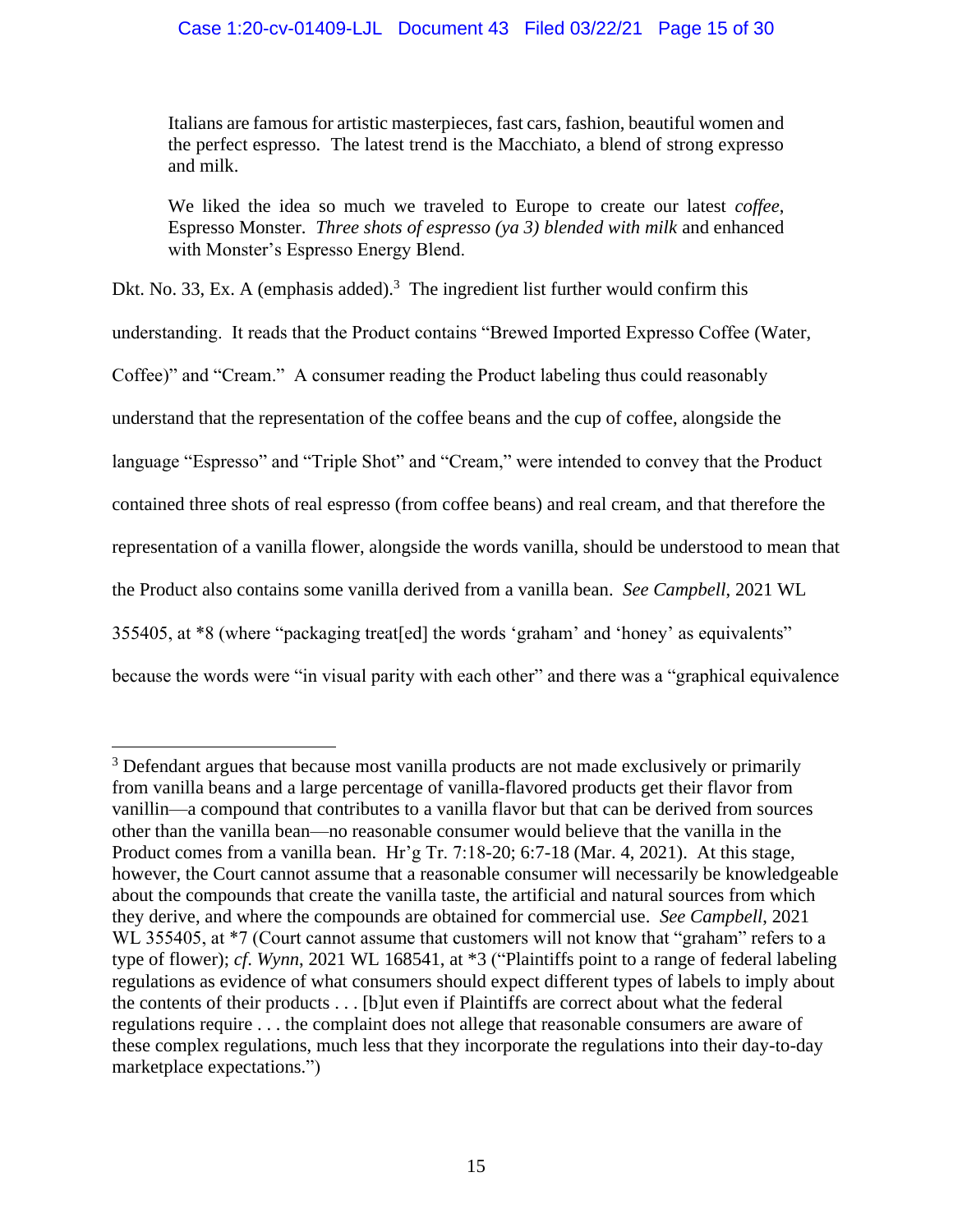### Case 1:20-cv-01409-LJL Document 43 Filed 03/22/21 Page 16 of 30

of 'honey' and 'graham' on the packaging, and because "'graham' refer[ed] to an ingredient," the court could not "conclude that 'honey' [did] not also refer to an ingredient.").

Third, other allegations in the Complaint lend support to the Court's conclusion. The Complaint alleges (with a citation) that "[c]onsumers are seeking products which obtain their flavoring from their characterizing food ingredients, i.e., strawberry shortcake which gets is (sic) flavor from actual strawberries," SAC ¶ 9, that "demand has flourished for naturally sourced vanilla" and in response manufacturers have transitioned to naturally sourced ingredients, *id*. ¶¶ 10, 11, and that some number of consumers answered a survey by stating that based on the Product's representations they believed that the vanilla taste came from vanilla beans, *id*. ¶ 43. Although Defendant levels forceful attacks on these allegations, and each alone would not be sufficient to support Plaintiff's allegations absent the Court's analysis of what a reasonable consumer could understand from the Product label itself, *se Yu v. Dr. Pepper Snapple Grp., Inc.*, 2020 WL 5910071, at \*5 (N.D. Cal. Oct. 6, 2020) ("adding surveys cannot alone salvage implausible claims" of consumer deceptions), they do tend to help the Complaint "across the line from conceivable to plausible." *Twombly*, 550 U.S. at 570.

At the same time, however, the Court concludes that a reasonable consumer could not draw the conclusion from the Product labelling that the vanilla bean (or vanilla bean extract) was the predominant or exclusive source of the vanilla flavor in the Product. The labelling itself makes no representation with respect to the sources of the vanilla flavoring or whether, despite vanilla bean being contained in the Product, all or most of the vanilla flavor comes from vanilla beans. They simply indicate that the Product contains the ingredient vanilla bean extract. The Product's label makes no representation about the quantity of such vanilla compared to other flavoring compounds. In fact, the ingredient list indicates that the product contains "natural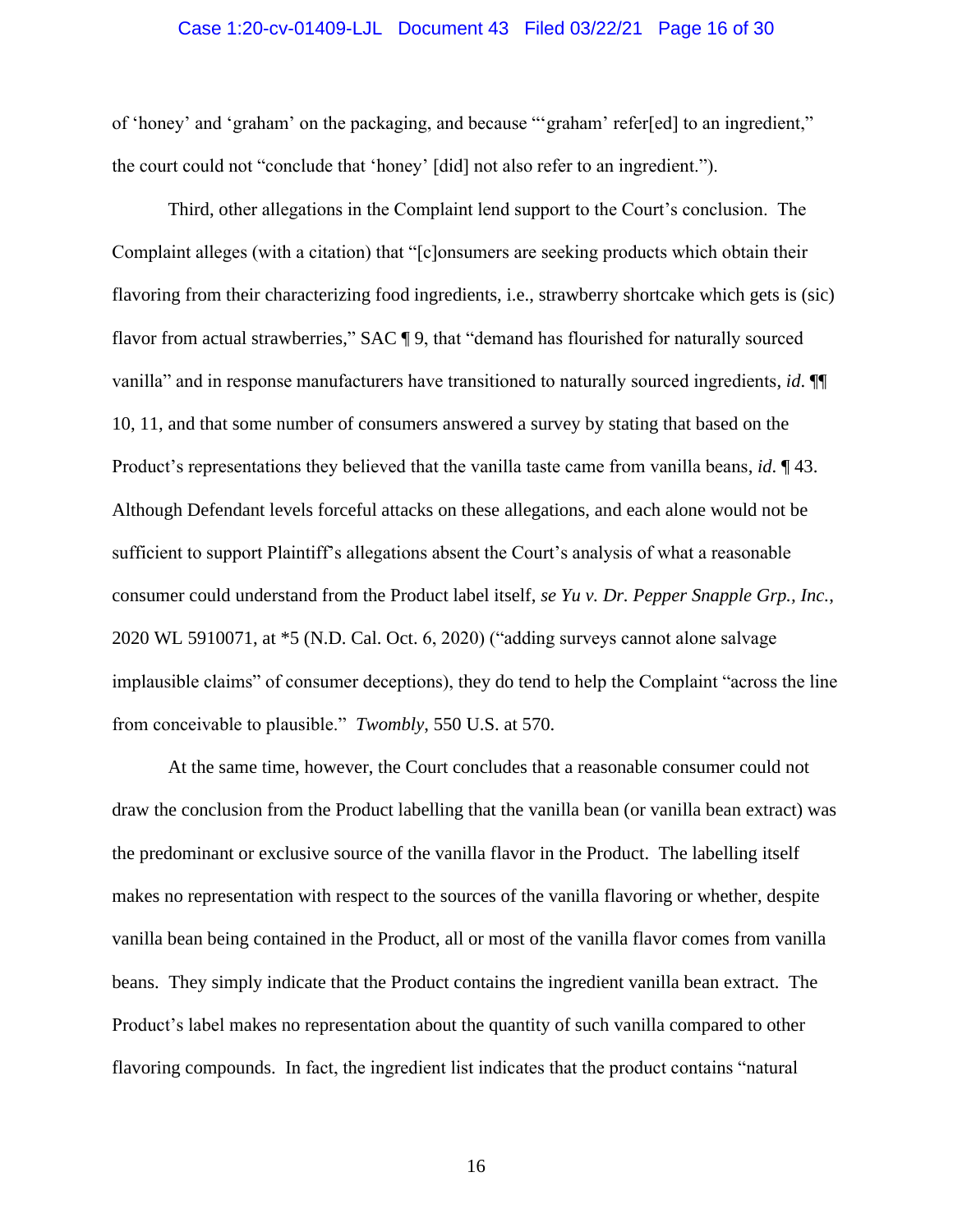### Case 1:20-cv-01409-LJL Document 43 Filed 03/22/21 Page 17 of 30

flavors," and does not state that those natural flavors are derived mostly or exclusively from a vanilla bean. *See Barreto*, *Inc.*, 2021 WL 76331, at \*3 (dismissing a claim where "[plaintiff] does not allege that there is no natural vanilla present as a flavoring" and "[t]he [c]omplaint itself negates a plausible claim that a reasonable consumer would expect that a product with a vanilla flavor would derive most or all of its vanillin—the main flavor component of vanilla—solely from natural vanilla."); *Twohig*, 2021 WL 518021, at \*4 ("the front label of the [p]roduct does not contain qualifying words that would lead a reasonable consumer to believe that vanilla from vanilla beans is the exclusive or predominant flavor ingredient."). The label does not foreclose that other compounds besides extract from vanilla beans contribute to the vanilla flavor. A reasonable consumer therefore would have no right to assume that the Product's vanilla flavor is derived predominantly from one ingredient as opposed to another.

The conclusion that a reasonable consumer could understand from the label that the Product contains some non-negligible non-trace amount of vanilla bean extract, moreover, does not end the analysis. Plaintiff must also plead that the understanding the Product conveys is false or misleading, i.e., that the Product does not contain vanilla bean extract. A plaintiff cannot simply obtain discovery into a product's ingredients by making the conclusory assertion that the defendant is falsely representing those ingredients. The Complaint is deficient in this regard.

Although Plaintiff asserts that the label is "false, deceptive and misleading because the Product contains trace or a *de minimis* amount of vanilla from real vanilla beans from the vanilla plant," *see* SAC ¶¶ 4, 44, it does not support that conclusory assertion with allegations of fact. Plaintiff's assertions about the Product's ingredients rely on a GC-MS analysis, which is "a method of targeted and non-targeted detection capable of identifying a wide range of volatile compounds responsible for the bulk of vanilla's flavor with minimal to no degradation." SAC ¶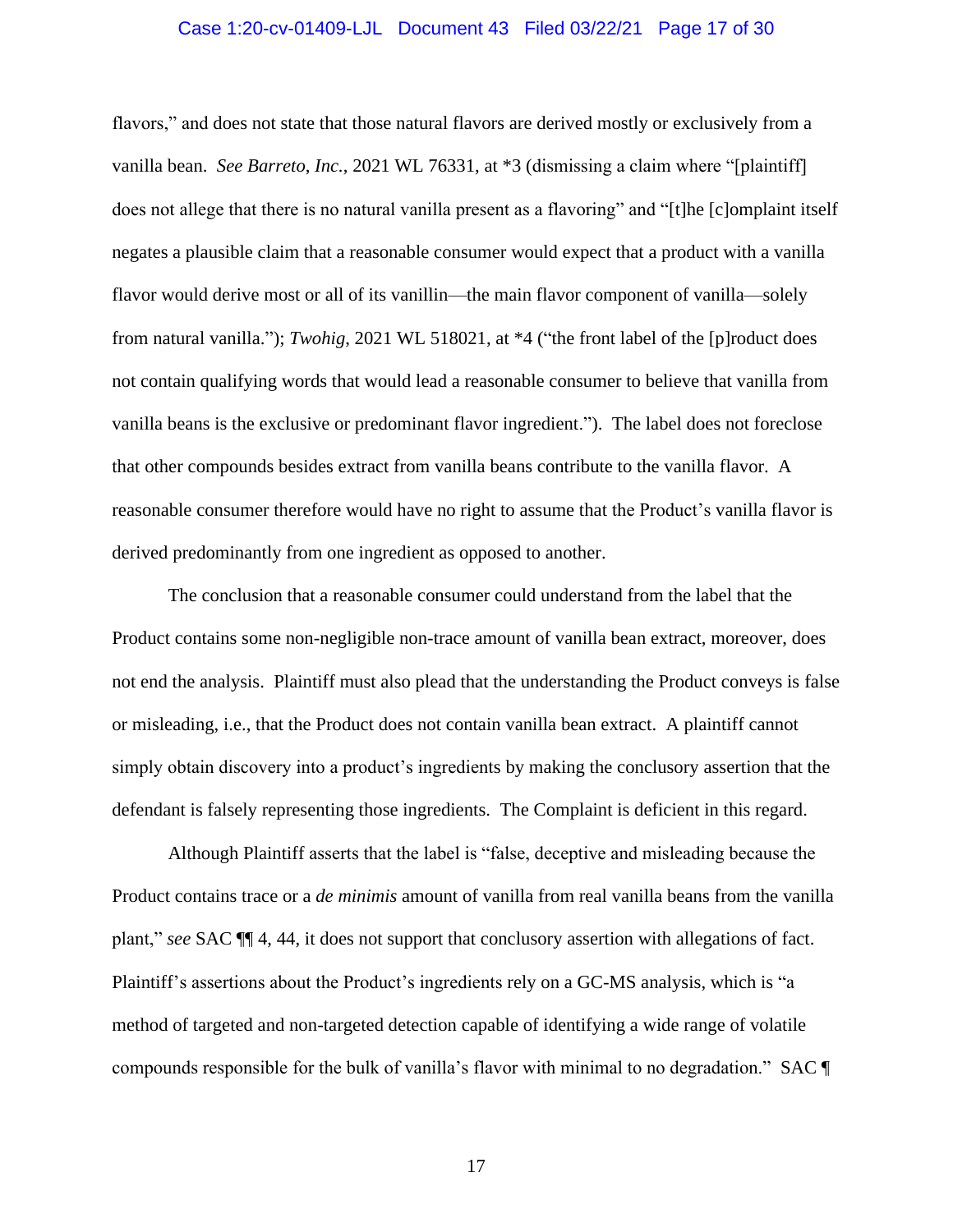### Case 1:20-cv-01409-LJL Document 43 Filed 03/22/21 Page 18 of 30

46. That analysis compared the compounds which provide the vanilla flavor from Simply Organic Madagascar Vanilla Extract, *id*. ¶ 18—represented to be vanilla derived from vanilla bean, *id*. ¶ 46—with the compounds contained in the Product that "are responsible for the bulk of vanilla's flavor," *id*. ¶ 43. The inference Plaintiff would have the Court draw does not support his conclusion. Plaintiff emphasizes that "the Product contains an abnormal excess of vanillin.. . which is a strong indicator it contains vanillin from non-vanilla sources." *Id*. ¶ 50. Plaintiff also states that the results of the GC-MS test show that "[t]he flavors and amounts [of compounds] detected support the inferences and allegations that the 'Natural Flavors' in [the Product] may contain some vanilla but [that the Product] is predominantly flavored with nonvanilla flavors including vanillin." SAC ¶ 62; *see also id*. ¶ 45 ("Listing 'Natural Flavors' [on the product label] means the Product's vanilla taste is not derived *exclusively or even predominantly* from vanilla sources because if it did, it would list 'vanilla extract' or 'vanilla flavoring'") (emphasis added). But those allegations stop far short of establishing that there is only a trace or de minimis amount of vanilla from vanilla beans in the Product. From the results of the study, even accepting it and Plaintiff's characterization of the results at this motion stage, the most that the Court can infer is that vanilla from the vanilla beans may contribute 49 percent of the vanilla, but not all or most of the flavor. Any other inference is purely speculation.

Finally, the factual allegations of the Complaint do not support Plaintiff's conclusory assertion that the Product contains artificial vanilla flavoring contrary to the label's representations. Plaintiff alleges that the results of the GC-MS analysis demonstrate the presence of maltol and piperonal. SAC ¶¶ 54-60. Although Plaintiff concedes that maltol is "sometimes detected in vanilla extract," he alleges that the amount of maltol relative to other compounds indicates that at least some of it did not derive from vanilla bean, *id*. ¶ 55, and that piperonal is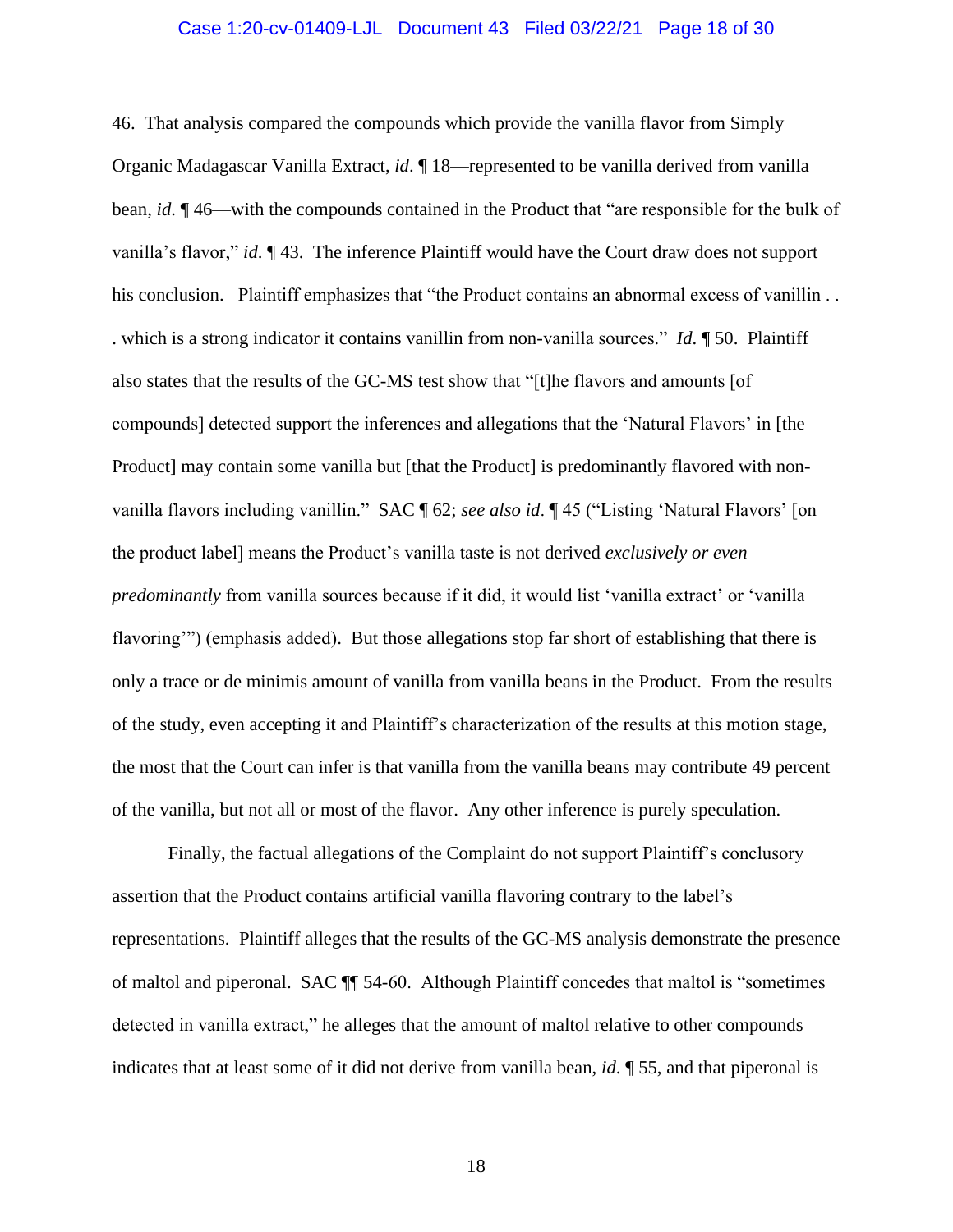### Case 1:20-cv-01409-LJL Document 43 Filed 03/22/21 Page 19 of 30

"an artificial flavor not found in vanilla," *id*. ¶ 58. Plaintiff derives the latter proposition from federal regulations that define artificial flavors as including piperonal. *Id.* (citing 21 C.F.R. § 172.515(b) for proposition that piperonal is "an artificial flavor"). The very same regulations, however, also make clear that piperonal is not invariably derived from artificial sources; it can be derived "from natural sources." *See Barreto*, 2021 WL 76331, at \*4 (rejecting argument that the fact that a substance is listed as a synthetic flavoring substance is sufficient to establish it is derived from artificial sources because "the definition of artificial flavor in turn 'includes the substances listed in §[] 172.515(b) . . . except where these are derived from natural sources'") (quoting 21 C.F.R.  $\S$  101.22(a)(1)). The fact that some of the maltol may not be derived from a vanilla bean and that piperonal is not found in a vanilla bean does not establish that the vanilla flavor in the Product is derived artificially and not from other natural ingredients in the Product. In short, while it may be possible that the Product contains artificial flavors, Plaintiff has not made any well-pled allegations establishing that it is plausible that the product contains artificial compounds. Plaintiff thus has not sufficiently alleged that the vanilla in Defendant's product was artificial. "Maltol, piperonal, and vanillin can be either artificial or natural, depending on how they are derived." *Wynn*, 2021 WL 168541, at \*5; *see also Barreto*, 2021 WL 76331, at \*4 (dismissing complaint where it "contain[ed] no allegation that the analysis found that the maltol was derived from artificial rather than natural sources"); *Twohig*, 2021 WL 518021, at \*6 ("Plaintiffs do not plausibly allege that the vanillin, piperonal, and maltol detected by the GS-MS analysis were derived from artificial rather than natural sources.").

Therefore, Plaintiff has not pled a violation of §§ 349 and 350 of the NYGBL.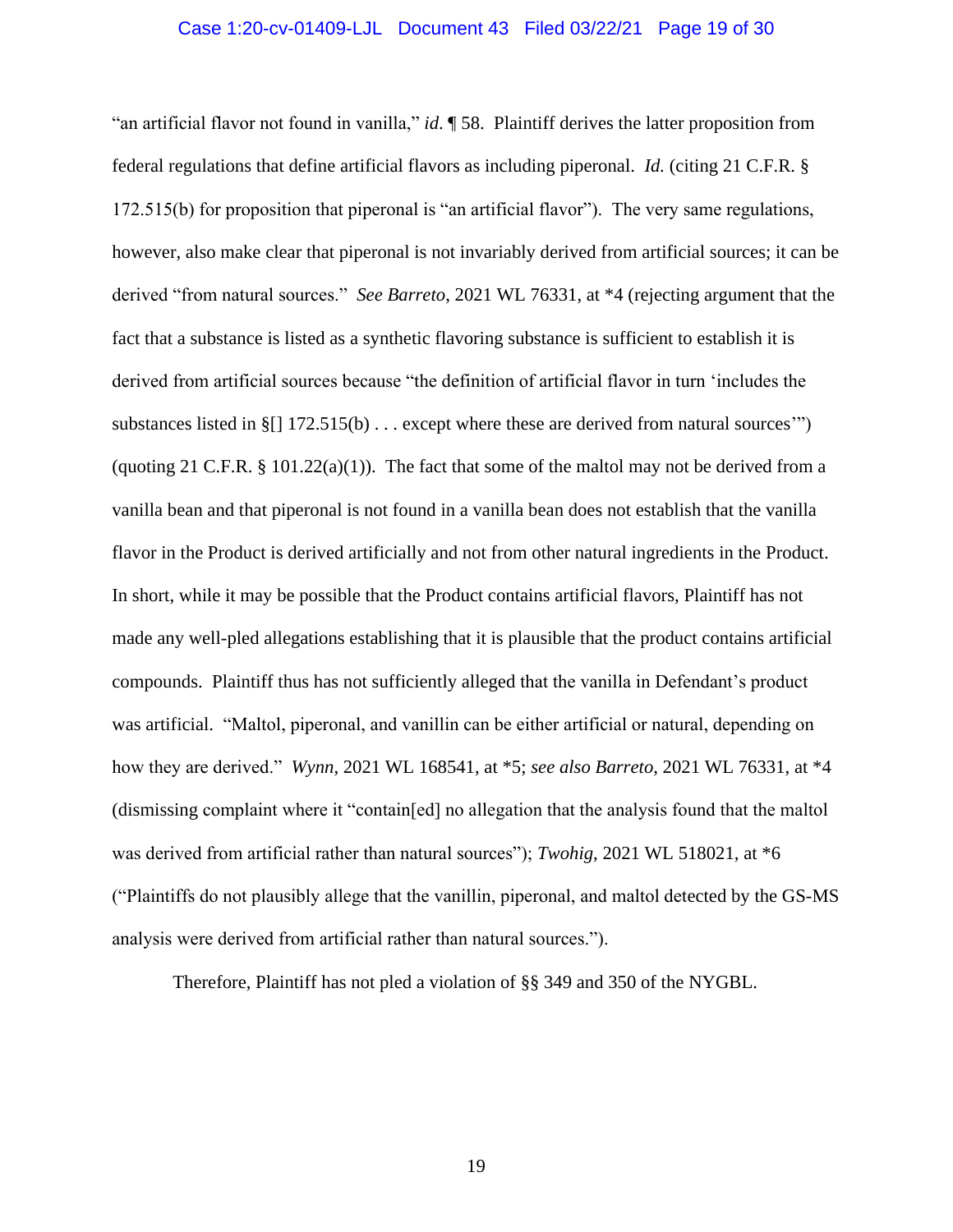## **B. FDCA Allegations**

Plaintiff also alleges that Defendant's label violates FDA standards for food labeling. SAC ¶¶ 65, 67. That framing of the Complaint, however, is not sufficient to manufacture a claim.

With limited exceptions, "all . . . proceedings for the enforcement, or to restrain violations," of the FDCA must be brought by and in the name of the United States. *See* 21 U.S.C. § 337(a). It is left to federal government enforcement. The limited exceptions pertain to certain claims that can be brought by a State. *See* 21 U.S.C. § 337(b). The statute does not provide a private cause of action. *See Barreto v. Westbrae Nat., Inc.*, 2021 WL 76331, at \*5 (S.D.N.Y. Jan. 07, 2021).

That "gap" is not filled by the NYGBL. *Barreto*, 2021 WL 76331, at \*5. "To state a GBL claim, the challenged act must be 'inherently deceptive,' and 'such acts cannot be recharacterized as 'deceptive' simply on the grounds that they violate another statute which does not allow for private enforcement.'" *Id.* (quoting *Nick's Garage, Inc. v. Progressive Casualty Ins. Co.*, 875 F.3d 107, 127-28 (2d Cir. 2017)). Whether or not the Product complied with the technical requirements under the FDCA, for the reasons described in the preceding section, it was not inherently deceptive" under New York law. Plaintiff's allegations about the Product's compliance or lack thereof with the FDCA are irrelevant to its NYGBL claims, *see Pichardo*, 2020 WL 6323775, at \*3 n.6 ("Plaintiffs' claims regarding FDA regulations are not relevant to determining whether a label is deceptive or misleading under GBL §§ 349-50."); *Steele*, 472 F. Supp. 3d at 49-50 (same); *see also Conboy v. AT&T Corp.*, 241 F.3d 242, 249 (2d. Cir. 2001) ("[A] GBL claim . . . fails where the violation of [an]other statute by conduct that is not inherently deceptive is claimed to constitute a deceptive practice that serves as the basis for the GBL [] claim"), and to the extent Plaintiff purports to bring a separate claim based on the federal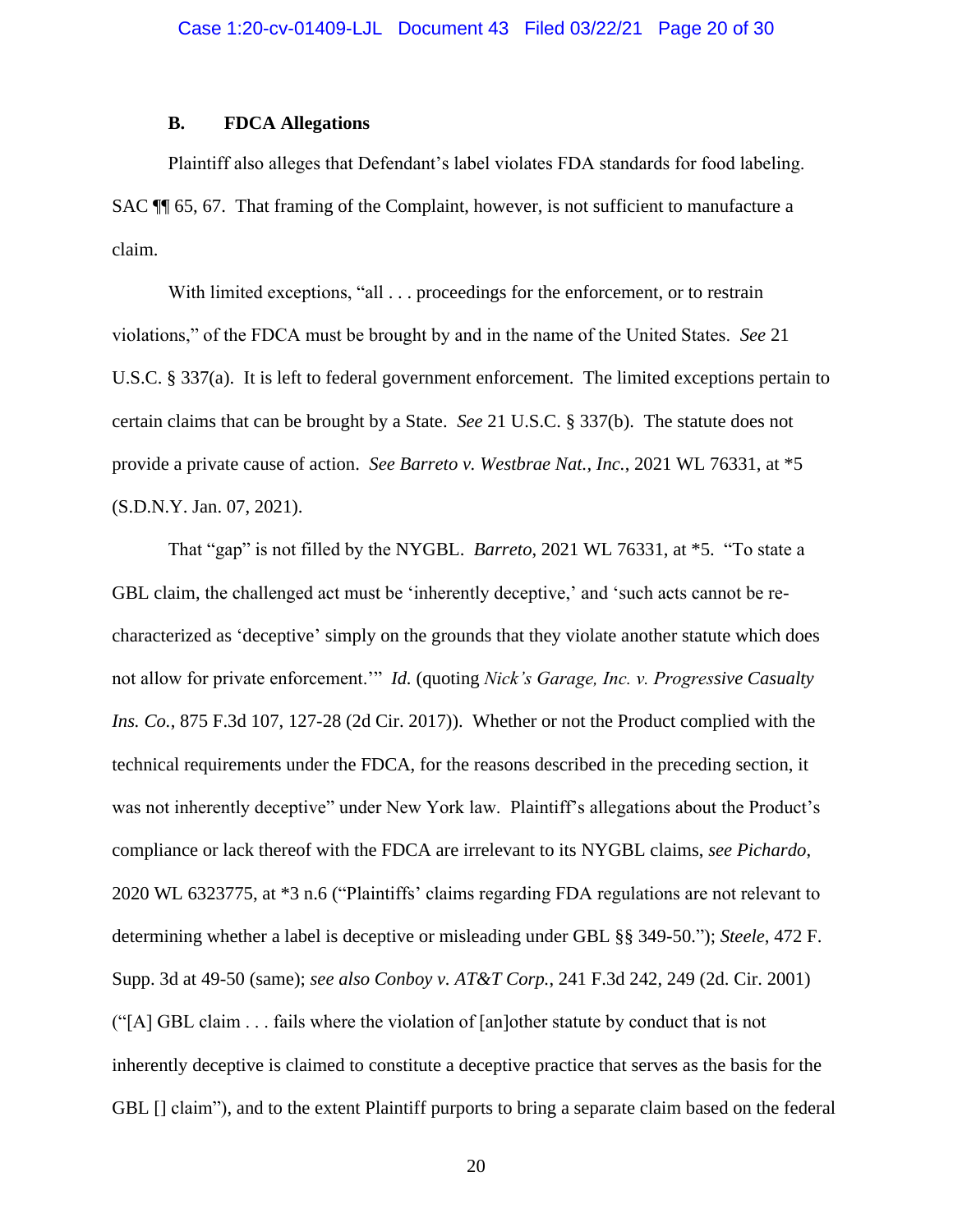labeling standards, that claim is dismissed, *see PDK Labs Inc. v. Friedlander*, 103 F.3d 1105,

1113 (2d Cir. 1997) (Plaintiff's "dogged insistence that PDK's products are sold without proper

FDA approval suggests" his goal is "to privately enforce alleged violations of the FDCA....

However, no such private right of action exists.").

# **C. Common Law Claims**

# **1. Negligent Misrepresentation**

To state a claim for negligent misrepresentation under New York law, a plaintiff must

show that:

(1) The defendant had a duty, as a result of a special relationship, to give correct information; (2) the defendant made a false representation that he or she should have known was incorrect; (3) the information supplied in the representation was known by the defendant to be desired by the plaintiff for a serious purpose; (4) the plaintiff intended to rely and act upon it; and (5) the plaintiff reasonably relied on it to his or her detriment.

*Anschultz Corp. v. Merrill Lynch & Co.*, 690 F.3d 98, 114 (2d Cir. 2012) (internal quotation

marks omitted).

Plaintiff's negligent misrepresentation claim fails because Plaintiff has not plausibly alleged the existence of a special relationship or a privity-like relationship with Defendant. Whether a special relationship exists between parties depends on "whether the person making the representation held or appeared to hold unique or special expertise; whether a special relationship of trust or confidence existed between the parties; and whether the speaker was aware of the use to which the information would be put and supplied it for that purpose." *Suez Equity Invs. L.P. v. Toronto-Dominion Bank*, 250 F.3d 87, 103 (2d Cir. 2001) (internal quotation marks omitted).

The transactions alleged are insufficient to establish a special relationship for the purposes of a negligent misrepresentation claim. *See Sarr*, 2020 WL 729883, at \*6 (no special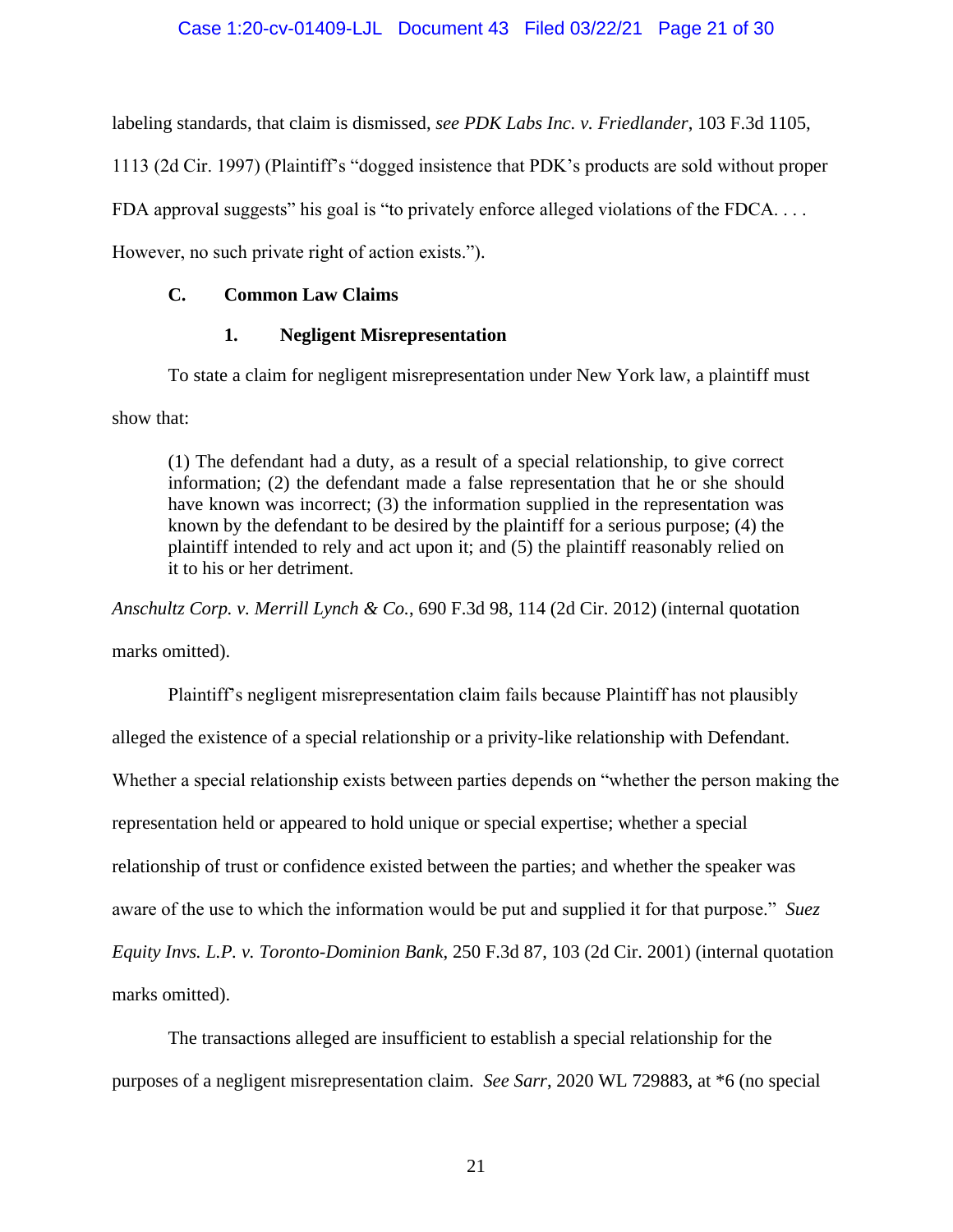### Case 1:20-cv-01409-LJL Document 43 Filed 03/22/21 Page 22 of 30

relationship where alleged misrepresentations were on food product's label); *Izquierdo*, 2016 WL 6459832, at  $*8$  ("basic commercial transaction does not give rise to a special relationship"); *Stoltz v. Fage Dairy Processing Indus., S.A.*, 2015 WL 5579872, at \*23-25 (E.D.N.Y. Sept. 22, 2015) (no "special relationship" between manufacturer of allegedly misbranded product and consumer); *Alley Sports Bar, LLC v. Simplexgrinnell, LP*, 58 F. Supp. 3d 280, 293 (W.D.N.Y. 2014) ("special relationship" requires closer degree of trust than ordinary buyer and seller); *Dall. Aerospace, Inc. v. CIS Air Corp*., 2002 WL 31453789, at \*3 (S.D.N.Y. Oct. 31, 2002) (same), *aff'd*, 352 F.3d 775 (2d Cir. 2003). *See generally Campbell*, 2021 WL 355405, at \*11 & n.10 (collecting cases for proposition that engaging in a "basic commercial transaction . . . does not give rise to the kind of special relationship necessary to maintain a claim for negligent misrepresentation").

Plaintiff argues that he has adequately alleged that Defendant held a "unique or special expertise," Dkt. No. 34 at 20-21, but he simply refers to one paragraph in his complaint where he alleges—in a conclusory manner—that Defendant "held itself out as having special knowledge and experience in production, service, and/or sale of the product type," SAC ¶ 117. *See Twombly*, 550 U.S. at 555 ("a formulaic recitation of the elements of a cause of action will not do"); *Campbell*, 2021 WL 355405, at \*11 & n.9 ("This Court disregards the conclusory allegations in the complaint that the duty is based on defendant's position as an entity which has held itself out as having special knowledge and experience in the production, service and/or sale of the product or service type.") (internal quotation marks omitted).

Therefore, Plaintiff's negligent misrepresentation claim is dismissed.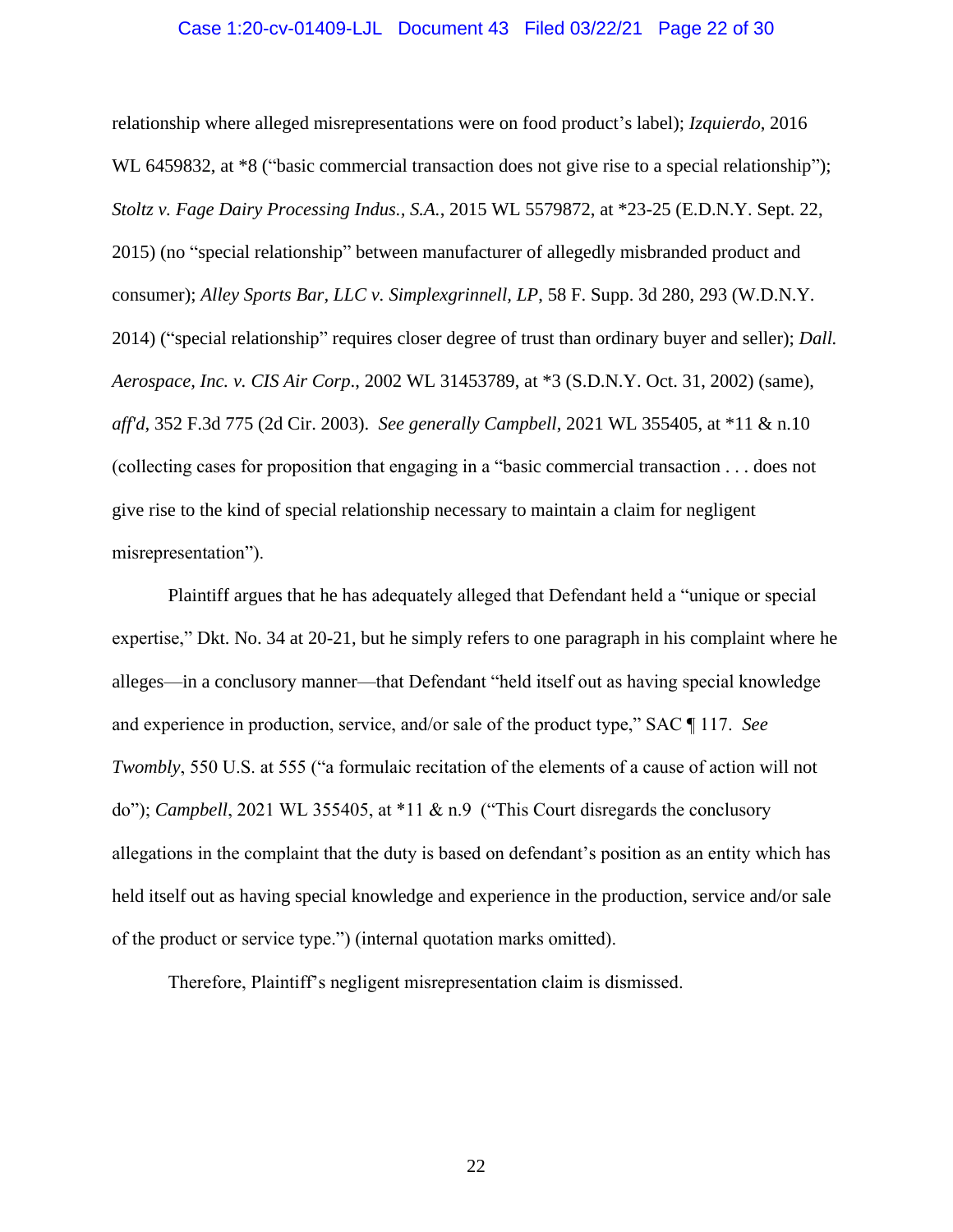# **2. Warranty**

# **a. Express Warranty**

An express warranty is an "affirmation of fact or promise made by the seller to the buyer which relates to goods and becomes part of the basis of the bargain." N.Y. U.C.C. § 2-313(1)(a). Under New York law,

[t]o state a claim for breach of express warranty . . . a plaintiff must allege (1) the existence of a material statement amounting to a warranty, (2) the buyer's reliance on this warranty as a basis for the contract with the immediate seller, (3) breach of the warranty, and (4) injury to the buyer caused by the breach.

*Goldemberg*, 8 F. Supp. at 482; *see also Avola v. Louisiana-Pacific Corp.*, 991 F. Supp. 2d 381,

391 (E.D.N.Y. 2013) (stating the same elements). In addition, a breach of express warranty claim requires that "a buyer . . . provide the seller with timely notice of the alleged breach of warranty." *Quinn v. Walgreens Co.*, 958 F. Supp. 2d 533, 544 (S.D.N.Y. 2013) (citing N.Y. U.C.C.  $\S$  2-607(3)(a)).

Plaintiff alleges that Defendant "warranted to plaintiff and class members that [the Product] possessed substantive, quality, compositional and/or environmental [attributes] which they did not." SAC ¶ 122. However, Plaintiff did not specify any particular language from the Product's labeling when making this claim and points to no express statements on these subjects. Defendant's Espresso Monster Vanilla Cream Triple Shot does not state that it is flavored exclusively with vanilla beans and a reasonable consumer would not interpret the representation of "Vanilla Cream" to make this claim. *See generally Barreto*, 2021 WL 76331, at \*6 (S.D.N.Y. Jan. 7, 2021) (rejecting an express warranty claim nearly identical to that made by Plaintiff here in a case involving vanilla soymilk); *Twohig*, 2021 WL 518021 at \*10 (S.D.N.Y. Feb. 11, 2021) (same).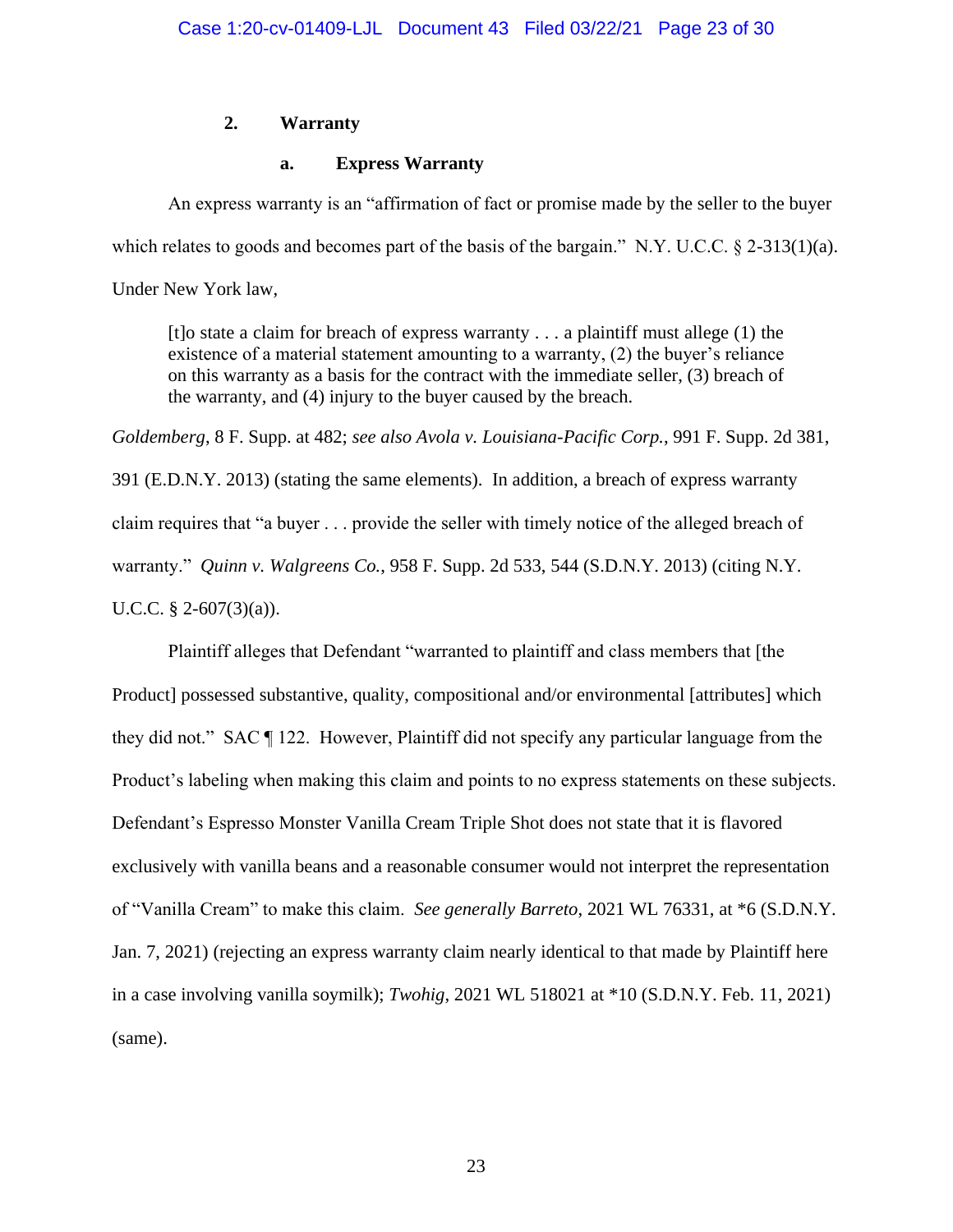### Case 1:20-cv-01409-LJL Document 43 Filed 03/22/21 Page 24 of 30

In addition, Plaintiff neglected to provide notice to Defendant as required to exercise a claim for breach of express warranty.<sup>4</sup> Plaintiff argues that their lack of pre-suit notice falls under an exception to the notice requirement for retail customers. (Doc. 34 at 21). However, Plaintiff's arguments for an exception to this rule have been rejected by this Court. The pre-suit notice requirement is waived only in cases involving personal injury. *See Lugones*, 440 F. Supp. 3d at 244-45. Here, Plaintiff has not alleged any physical or personal injury as a result of Defendant's alleged breach.

Plaintiff's breach of express warranty must be dismissed for failure to provide timely notice.

### **b. Implied Warranty of Merchantability**

To be merchantable, goods "must be . . . fit for the ordinary purposes for which such goods are used; and . . . conform to the promises or affirmations of fact made on the container or label if any." N.Y. U.C.C.  $\S$  2-314(2). A breach of the implied warranty of merchantability occurs when the product at issue is "unfit for the ordinary purposes for which such goods are used." N.Y. U.C.C.  $\S 2-314(2)(c)$ . "A warranty of merchantability ... does not mean that the product will fulfill a buyer's every expectation but rather simply provides for a minimum level of quality." *Ackerman v. Coca-Cola Co.*, 2010 WL 2925955, at \*25 (E.D.N.Y. July 21, 2010) (quoting *Viscusi v. Proctor & Gamble*, 2007 WL 2071546, at \*13 (E.D.N.Y. July 16, 2007)) (internal quotation marks omitted). "Where the sale of a food or beverage is concerned, courts have ruled that the product need only be fit for human consumption to be of merchantable quality." *Silva v. Smucker Nat. Foods, Inc.*, 2015 WL 5360022, at \*11 (E.D.N.Y. Sept. 14,

<sup>&</sup>lt;sup>4</sup> The SAC notes that "Plaintiff provided or will provide notice to defendant, its agents, representatives, retailers, and their employees," SAC ¶ 129, but there is no indication in the pleadings or briefings that Plaintiff provided timely notice of the breach to Defendant. Instead, Plaintiff argues for an exception to the notice requirement in their opposition brief.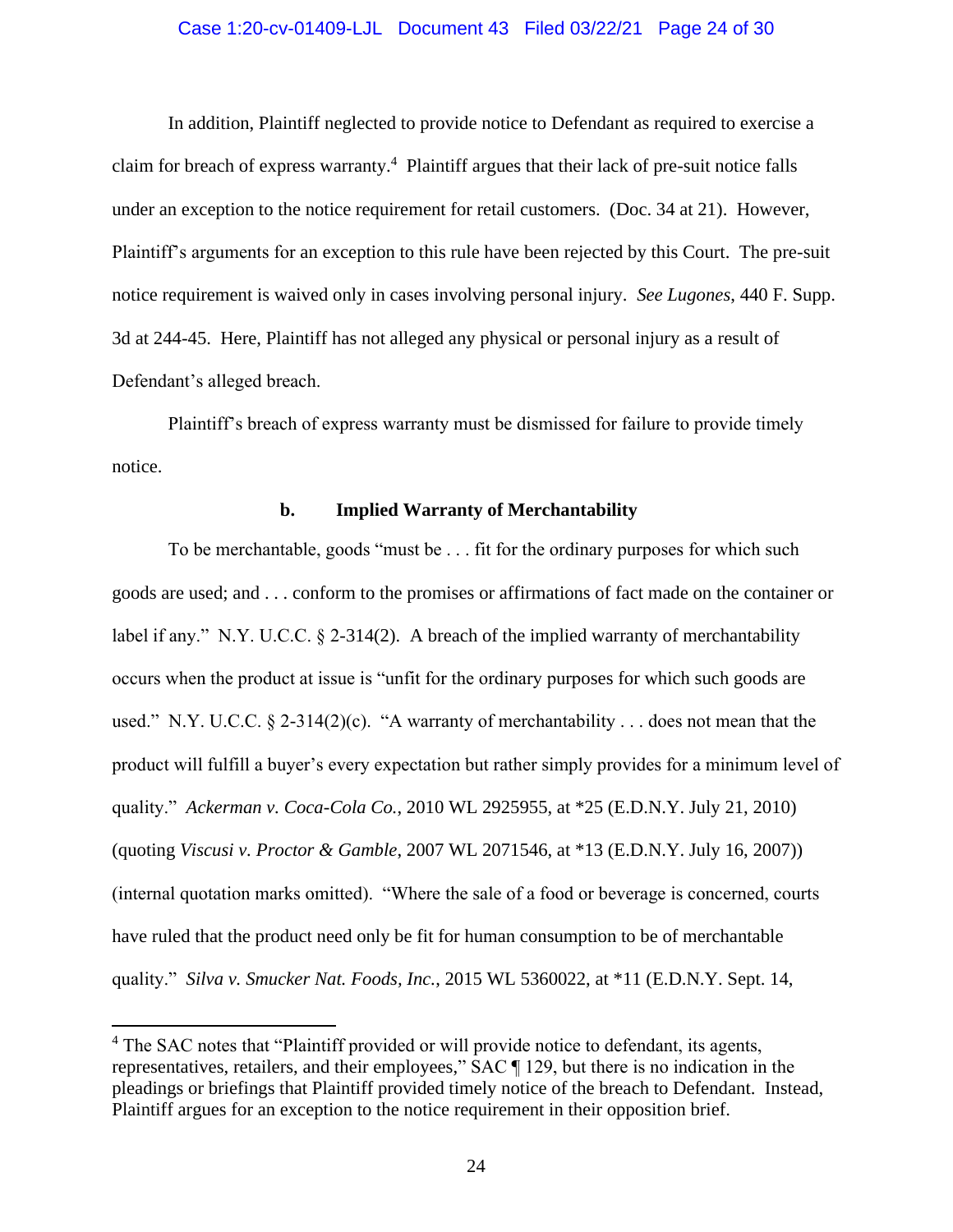### Case 1:20-cv-01409-LJL Document 43 Filed 03/22/21 Page 25 of 30

2015). In this case, in order to breach the implied warranty of merchantability, the Product would have to have been unfit to drink.

Plaintiff alleges that "[t]he Product did not conform to its affirmations of fact and promises due to defendant's actions and w[as] not merchantable." SAC ¶ 131. Because Plaintiff does not suggest that the Product is not fit for human consumption, he fails to state a claim for breach of the implied warranty of merchantability under New York law.

Moreover, under New York law, "absent any privity of contract between Plaintiff and Defendant" a claim for breach of the implied warranty of merchantability "cannot be sustained as a matter of law except to recover for personal injuries." *Weisblum v. Prophase Labs, Inc.*, 88 F. Supp. 3d 283, 296 (S.D.N.Y. 2015). Plaintiff acknowledges that he did not purchase the Product directly from Defendant, instead purchasing the Product from third-party retailers, such as Whole Foods Market, local delis and/or bodegas, and chain drugstores. SAC  $\P$  2, 88. Thus, Plaintiff has not adequately alleged privity. *See Tomasino v. Estee Lauder Cos., Inc.*, 44 F. Supp. 3d 251, 262 (E.D.N.Y 2014) (finding a lack of privity where plaintiff purchased product at issue from a third-party, not the defendant, and did not allege personal injuries).

### **c. Magnuson-Moss Warranty Act**

The Magnuson-Moss Warranty Act ("MMWA") "grants relief to [] consumer[s] who [are] damaged by the failure of a . . . warrantor . . . to comply with any obligation . . . under a written warranty." *Bowling v. Johnson & Johnson*, 65 F. Supp. 3d 371, 375 (S.D.N.Y. 2014) (quoting *Wilbur v. Toyota Motor Sales, U.S.A.*, 86 F.3d 23, 26 (2d Cir. 1996)). A "written warranty" is "any affirmation of fact or written promise . . . which . . . affirms or promises that such material . . . will meet a specified level of performance over a specified period of time." 15 U.S.C. § 2301(6)(A).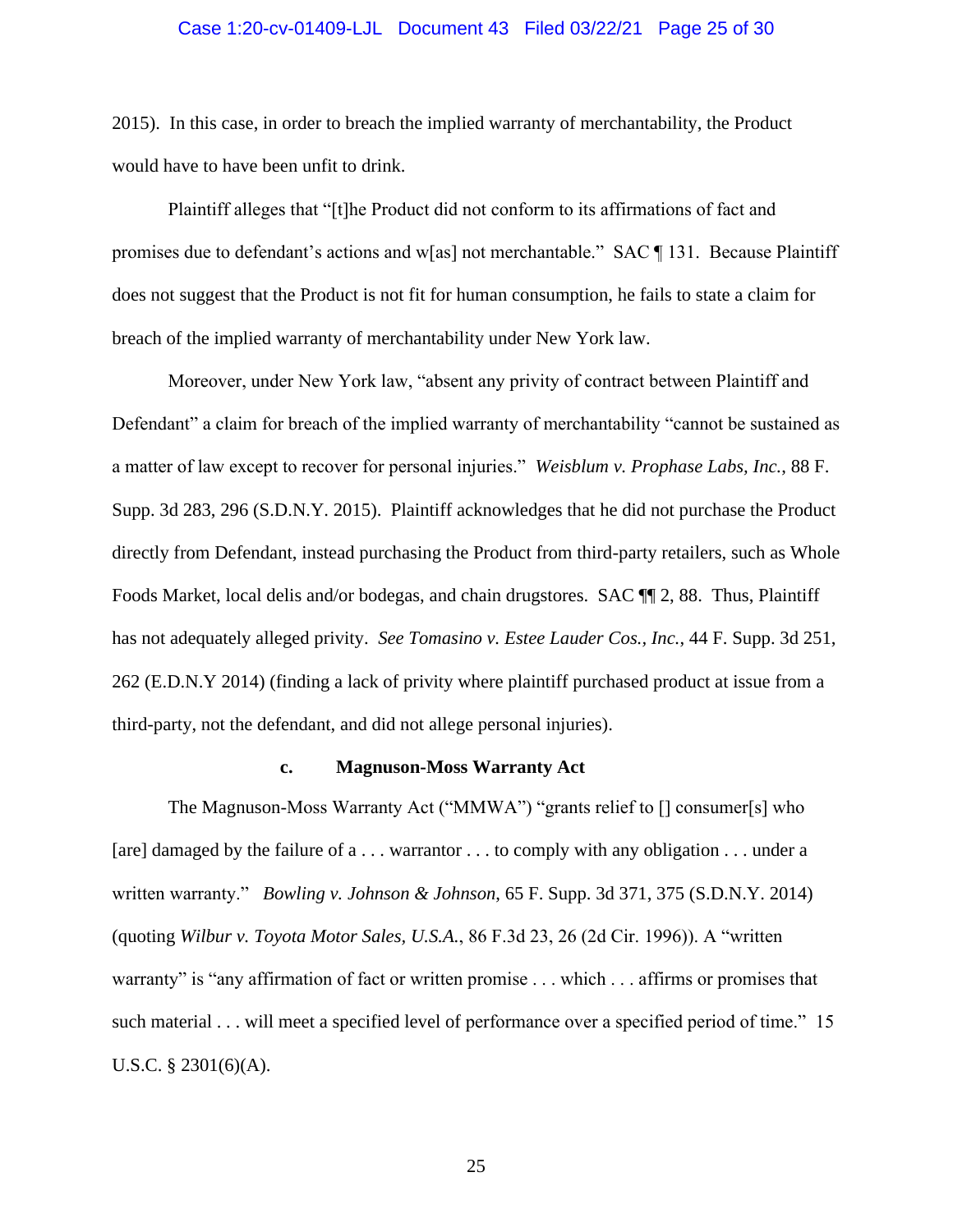### Case 1:20-cv-01409-LJL Document 43 Filed 03/22/21 Page 26 of 30

Defendant argues that the statements challenged by Plaintiff are merely product descriptions governed by the FDCA and not a "warranty" as defined in the MMWA. Dkt. No. 32 at 20. Plaintiff addresses Defendant's challenges to his warranty claims, *see* Dkt. No. 34 at 21-22, but fails to address Defendant's MMWA arguments. As such, the MMWA claim is abandoned. *See Campbell*, 2021 WL 355405, at \*14 ("Plaintiff has abandoned this claim by failing to brief the issue in response to Defendant's motion to dismiss."); *Johnson v. City of New York*, 2017 WL 2312924, at \*17 (S.D.N.Y. May 26, 2017) ("By failing to address Defendants' arguments in support of dismissing this claim, it is deemed withdrawn or dismissed as abandoned."); *Romeo & Juliette Laser Hair Removal Inc. v. Assara I LLC*, 2014 WL 4723299, at \*7 (S.D.N.Y. Sept. 23, 2014) ("At the motion to dismiss stage, where review is limited to the pleadings, a plaintiff abandons a claim by failing to address the defendant's arguments in support of dismissing that claim.").

In addition, the absence of a qualifying warranty necessitates dismissal of the MMWA claim. *See Garcia v. Chrysler Grp. LLC*, 127 F. Supp. 3d 212, 232 (S.D.N.Y. 2015) ("To state a claim under the MMWA, plaintiffs must adequately plead a cause of action for breach of written or implied warranty under state law."). Plaintiff has not adequately plead a cause of action for breach of written or implied warranty under state law and as such, Plaintiff cannot state a claim under the MMWA.

#### **3. Fraud**

In order to state a claim for fraud under New York law, a plaintiff must "demonstrate: (1) a misrepresentation or omission of material fact; (2) which the defendant knew to be false; (3) which the defendant made with the intention of inducing reliance; (4) upon which the plaintiff reasonably relied; and (5) which caused injury to the plaintiff." *Wynn v. AC Rochester*, 273 F.3d 153, 156 (2d Cir. 2001) (citing *Lama Holding Co. v. Smith Barney, Inc.*, 668 N.E.2d 1370, 1373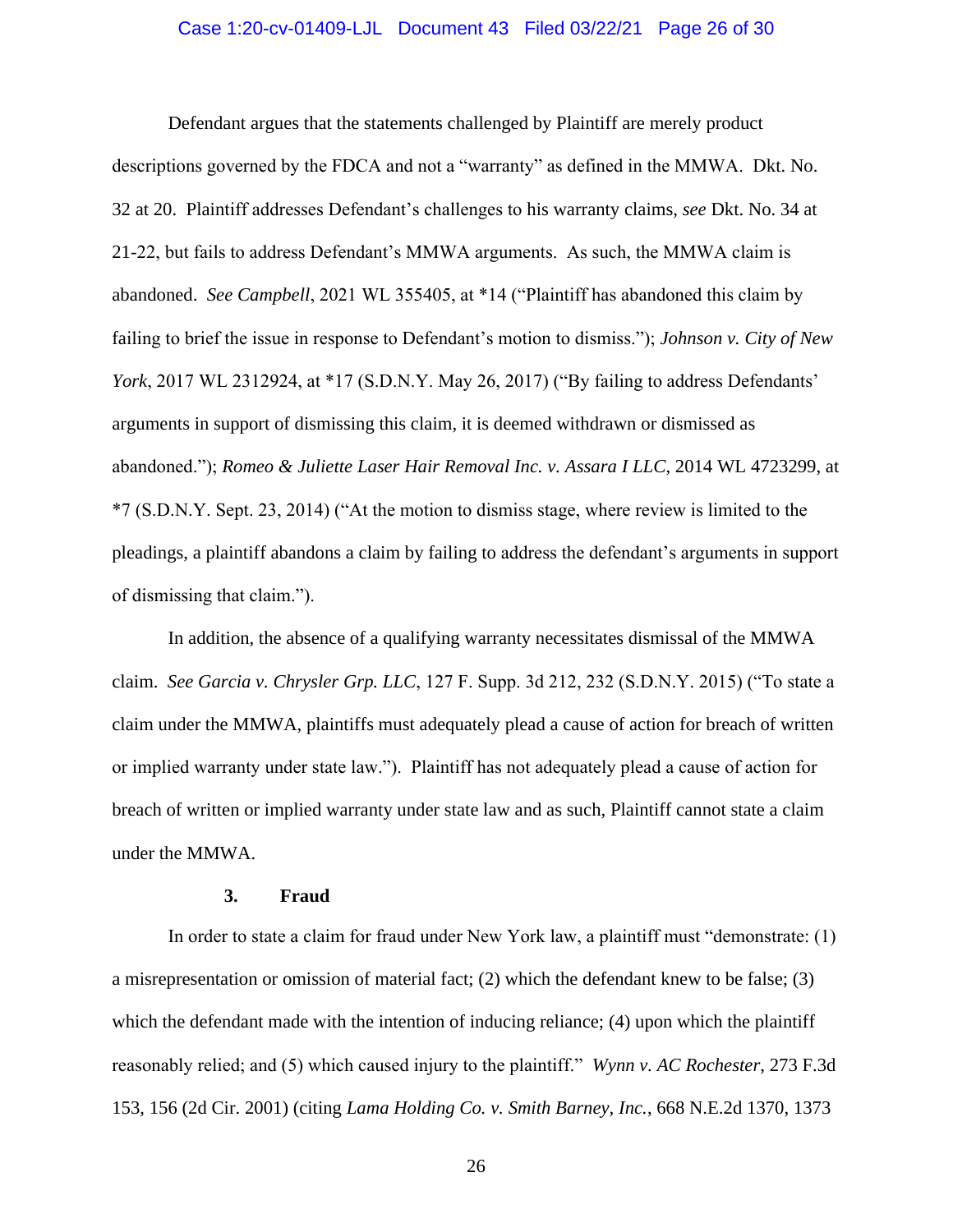### Case 1:20-cv-01409-LJL Document 43 Filed 03/22/21 Page 27 of 30

(N.Y. 1996)). Claims for fraud must also satisfy the heightened pleading requirements of Rule 9(b) and be plead "with particularity." *See B & M Linen, Corp. v. Kannegiesser, USA, Corp.*, 679 F. Supp. 2d 474, 481 (S.D.N.Y. 2010). Rule 9(b) also requires a plaintiff to "allege facts that give rise to a strong inference of fraudulent intent." *Lerner v. Fleet Bank, N.A.*, 459 F.3d 273, 290 (2d Cir. 2006) (internal quotation marks omitted). Plaintiffs may raise this inference "either (a) by alleging facts to show that defendants had both motive and opportunity to commit fraud, or (b) by alleging facts that constitute strong circumstantial evidence of conscious misbehavior or recklessness." *Lerner*, 459 F.3d at 290-91.

Here, Plaintiff fails to plead facts that give rise to a strong inference of fraudulent intent. Plaintiff merely makes the conclusory allegation that "Defendant's fraudulent intent is evinced by its failure to accurately identify the Product on the front label and ingredient list, when it knew its statements were neither true nor accurate and misled customers." SAC ¶ 138. Accordingly, in addition to the absence in the Complaint of any plausible allegation of misrepresentation or omission, as described *supra*, the fraud claim is dismissed for this independent reason. *See Campbell*, 2021 WL 355405, at \*12 (dismissing fraud claim where "Plaintiff's only allegation about Defendant's fraudulent intent is evinced by its failure to accurately identify the Product on the front label when it knew this was not true") (internal quotation marks omitted); *Barreto*, 2021 WL 76331, at \*8 (dismissing fraud claim because complaint contains only conclusory allegations that Defendant's fraudulent intent was evinced by its failure to accurately identify the Products on the front label when it knew this was not true") (internal quotation marks omitted); *Twohig*, 2021 WL 518021, at \*8 (same).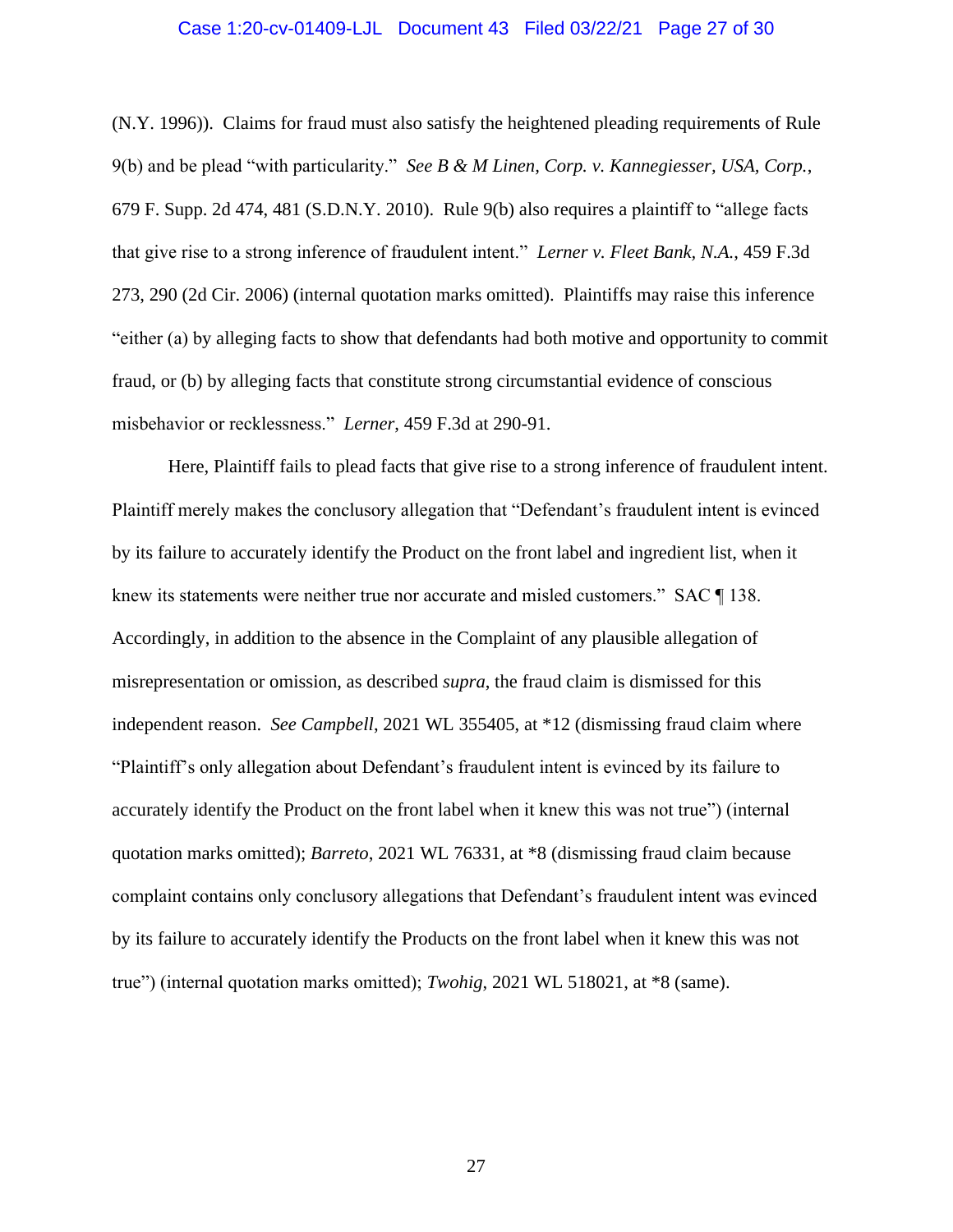## **4. Unjust Enrichment**

"Under New York law, a plaintiff may prevail on a claim for unjust enrichment by demonstrating  $(1)$  that the defendant benefitted; (2) at the plaintiff's expense; and (3) that equity and good conscience require restitution.'" *Nordwind v. Rowland*, 584 F.3d 420, 434 (2d Cir. 2009) (quoting *Beth Isr. Med. Ctr. v. Horizon Blue Cross & Blue Shield of N.J., Inc.*, 448 F.3d 573, 586 (2d Cir. 2006)). "Unjust enrichment is available only in unusual situations when, though the defendant has not breached a contract nor committed a recognized tort, circumstances create an equitable obligation running from the defendant to the plaintiff." *Mahoney v. Endo Health Sols., Inc.*, 2016 WL 3951185, at \*11 (S.D.N.Y. July 20, 2016) (internal quotation marks omitted).

District courts in this circuit have dismissed unjust enrichment claims that "simply duplicate[], or replace[], a conventional contract or tort claim." *Ebin v. Kangadis Food, Inc.*, 2013 WL 6504547, at \*7 (S.D.N.Y. Dec. 11, 2013); *see Price v. L'Oreal USA, Inc.*, 2017 WL 4480887, at \*5 (S.D.N.Y. Oct. 5, 2017) ("All of the claims in the Complaint are based on the same alleged misrepresentation by Defendants. . . . Accordingly, Plaintiffs' New York unjust enrichment claim is dismissed as duplicative."); *Bowring v. Sapporo U.S.A., Inc.*, 234 F. Supp. 3d 386, 392 (E.D.N.Y. 2017) ("Plaintiff's unjust enrichment claim relies on the same facts as her other causes of action in tort. Because this claim is duplicative, it is dismissed."); *Buonasera v. Honest Co., Inc.*, 208 F. Supp. 3d 555, 568 (S.D.N.Y. 2016) ("Buonasera is alleging tort causes of action and is relying on the same set of facts for these causes of action as he is for the unjust enrichment claim. Because Buonasera fails to show how the unjust enrichment claim is not duplicative, it should be dismissed.").

Here, Plaintiff's unjust enrichment claim is premised on the same theory of misrepresentation that undergirds their statutory claims under NYGBL §§ 349 and 350 and their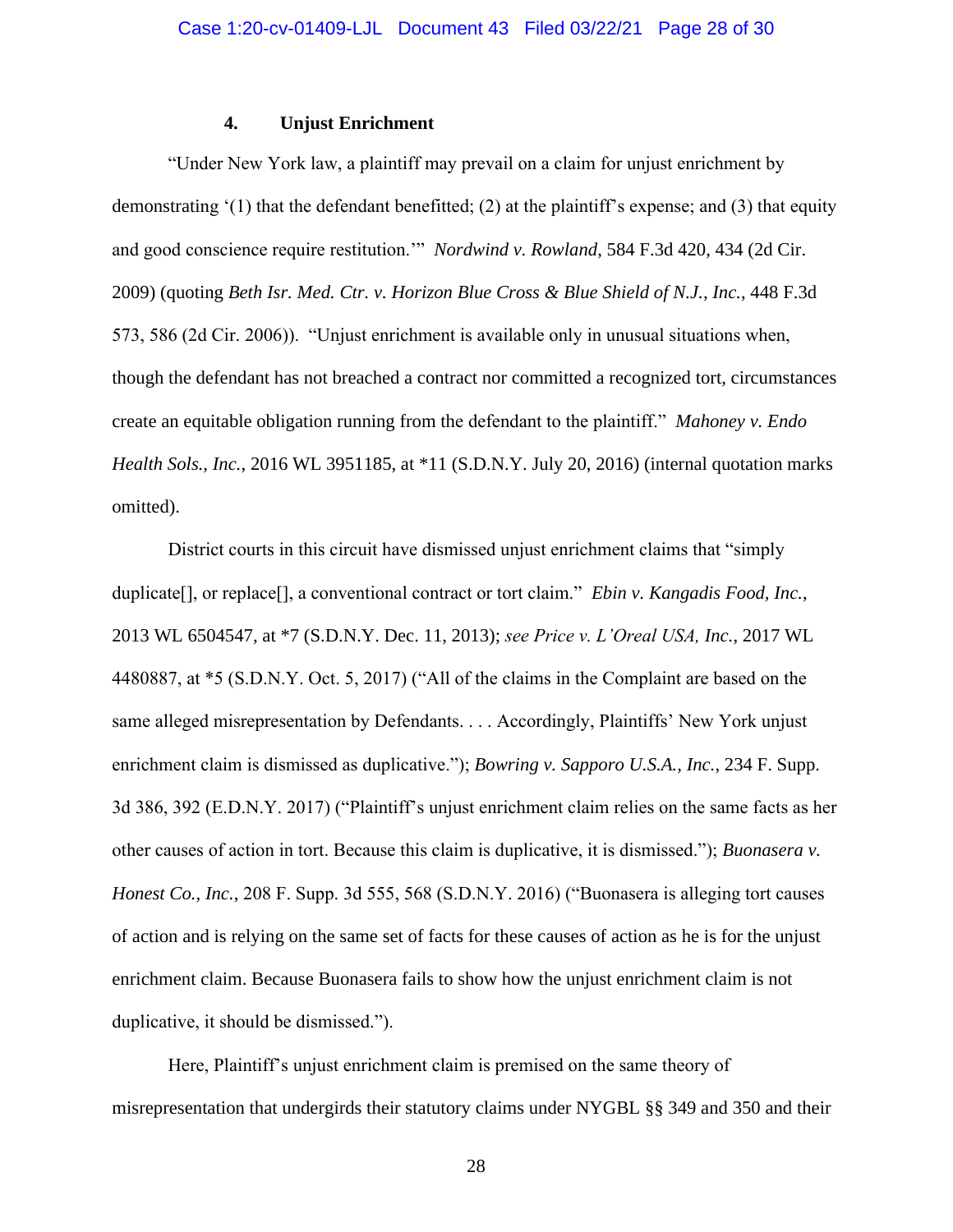### Case 1:20-cv-01409-LJL Document 43 Filed 03/22/21 Page 29 of 30

tort claims for negligent misrepresentation and breach of warranty. The theory is pleaded in a single sentence: "Defendant obtained benefits and monies because the Product was not as represented and expected, to the detriment and impoverishment of plaintiff and class members, who seek restitution and disgorgement of inequitably obtained profits." SAC ¶ 141. Plaintiff has failed to explain how the unjust enrichment claim is not merely duplicative of his other claims.

Therefore, Plaintiff's claim of unjust enrichment must be dismissed.

#### **D. Injunctive Relief**

"[I]t is well settled that a request for . . . injunctive relief is not an independent cause of action," *Catala v. Joombas Co*., 2019 WL 4803990, at \*6 n.10 (S.D.N.Y. Sept. 23, 2019). Rather, "the injunction is merely the remedy sought for the legal wrongs alleged in the ... substantive counts." *KM Enterps., Inc. v. McDonald*, 2012 WL 4472010, at \*20 (E.D.N.Y. Sept. 25, 2012), *aff'd*, 518 F. App'x 12 (2d Cir. 2013).

Moreover, Plaintiff has not alleged a threat of future injury. *See Berni v. Barilla S.p.A*., 964 F.3d 141, 146-49 (2d Cir. 2020). "Although past injuries may provide a basis for standing to seek money damages, they do not confer standing to seek injunctive relief unless plaintiff can demonstrate that she is likely to be harmed again in the future in a similar way." *Nicosia v. Amazon.com, Inc.*, 834 F.3d 220, 239 (2d Cir. 2016). Plaintiff alleges that he "would not have purchased the Product in the absence of Defendant's misrepresentations and omissions." SAC ¶ 91. He obviously now is on notice of what he claims to be the misrepresentations and omissions. Thus, even if he had sustained a harm in the past, he will not be harmed again in the same way in the future absent an injunction. *See Nicosia*, 834 F.3d at 239; *Berni*, 964 F.3d at 147 ("past purchasers are not bound to purchase a product again—meaning that once they become aware they have been deceived, that will often be the last time they will buy that item."). Although